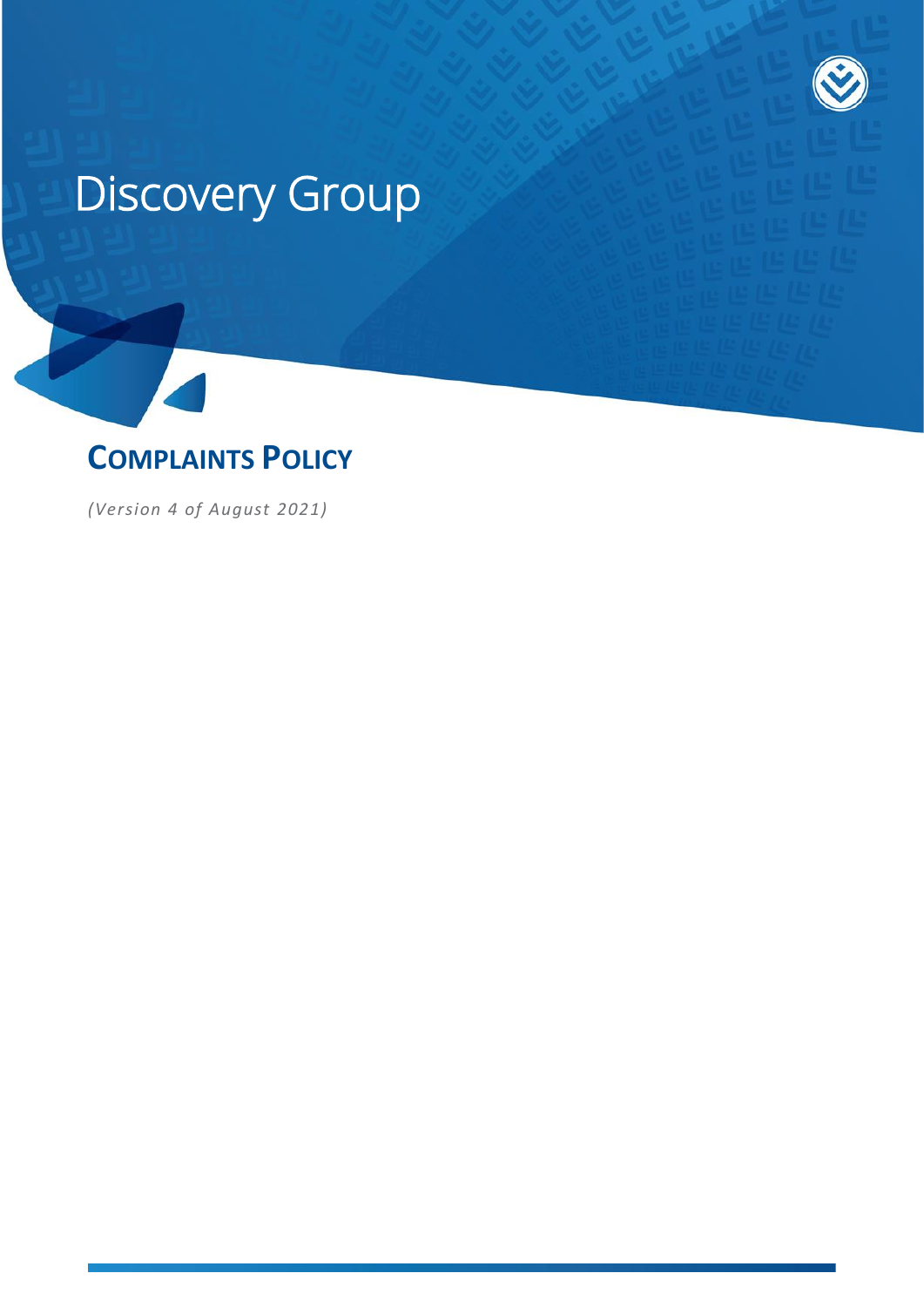

# <span id="page-1-0"></span>Contents

| $\mathbf{1}$ |  |  |  |
|--------------|--|--|--|
| 1.2          |  |  |  |
| 1.3          |  |  |  |
| $\mathbf{2}$ |  |  |  |
| 2.1          |  |  |  |
| 2.2          |  |  |  |
| 3            |  |  |  |
| 4            |  |  |  |
| 5            |  |  |  |
|              |  |  |  |
|              |  |  |  |
|              |  |  |  |
|              |  |  |  |
|              |  |  |  |
|              |  |  |  |
|              |  |  |  |
|              |  |  |  |
|              |  |  |  |
| 1.           |  |  |  |
|              |  |  |  |
| 1.           |  |  |  |
| 1.1.         |  |  |  |
| 1.2.         |  |  |  |
| 1.3.         |  |  |  |
|              |  |  |  |
| 1.1.         |  |  |  |
| 1.2.         |  |  |  |
|              |  |  |  |
| 1.1.         |  |  |  |
| 1.2.         |  |  |  |
|              |  |  |  |
| 1.           |  |  |  |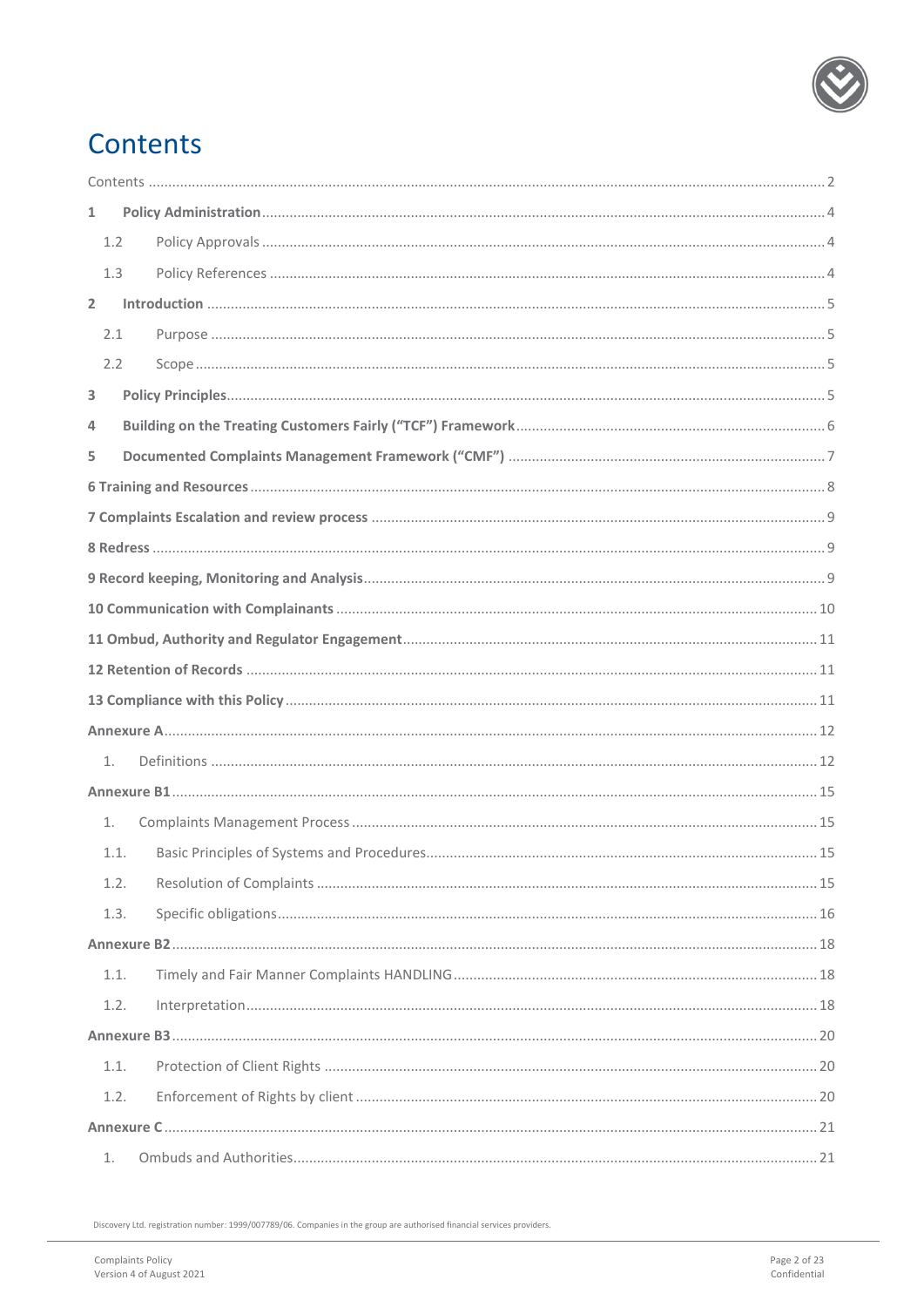

| <b>Policy Details</b>      |                                                                        |
|----------------------------|------------------------------------------------------------------------|
| <b>Policy Owner</b>        | <b>Group Compliance</b>                                                |
| <b>Policy Level</b>        | <b>Group Policy</b>                                                    |
| Level of Approval          | <b>Risk and Compliance Committee</b>                                   |
| <b>Frequency of Review</b> | Biennially or if any material legislative or operational changes occur |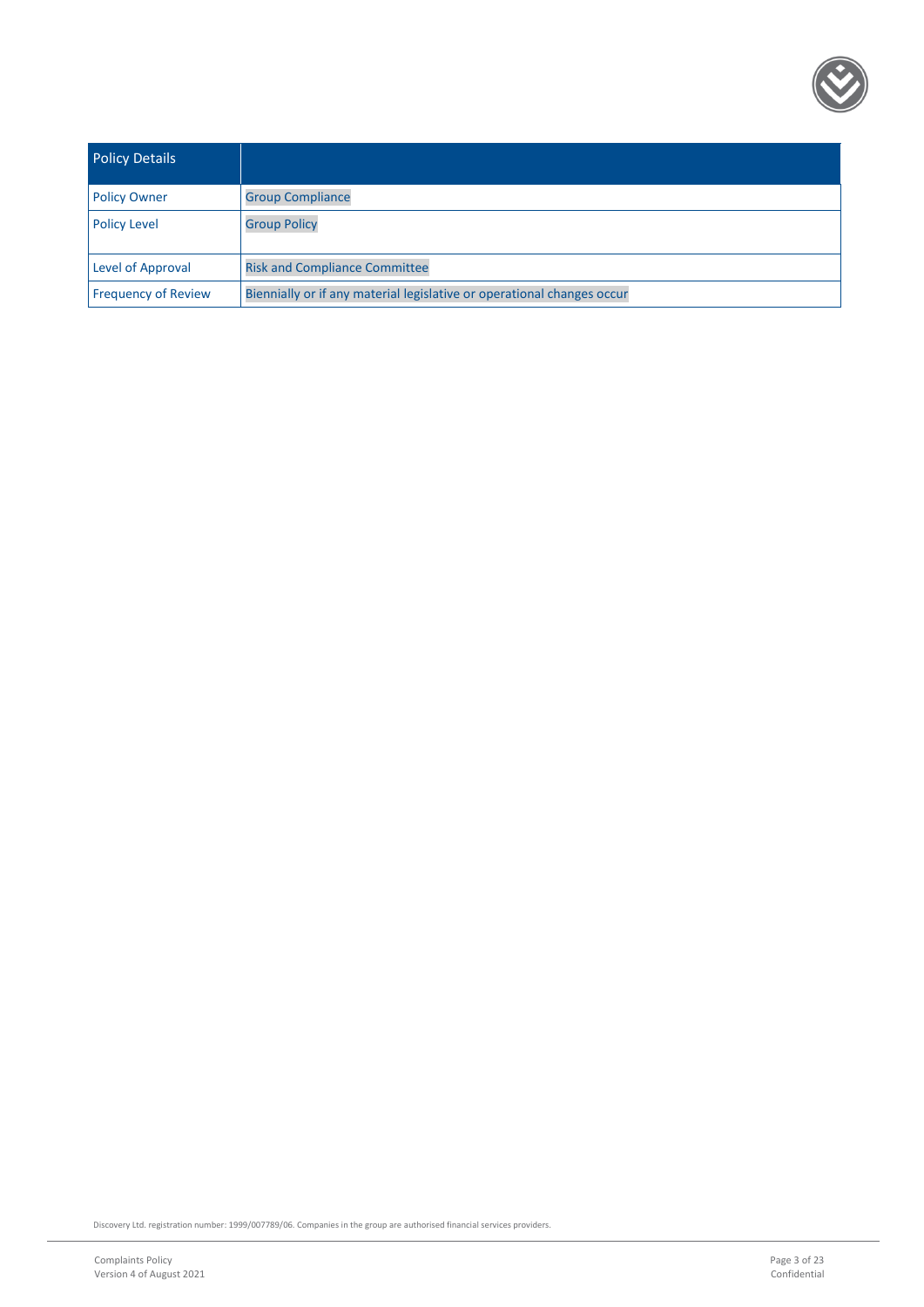

### <span id="page-3-0"></span>**1 Policy Administration**

#### 1.1 REVISION HISTORY

| <b>Revision Date</b> | <b>Document Version</b> | <b>Summary of Changes</b>                                                                       | Author           |
|----------------------|-------------------------|-------------------------------------------------------------------------------------------------|------------------|
| January 2017         | V1                      | Create New document                                                                             | Group Compliance |
| <b>July 2018</b>     | V <sub>2</sub>          | Review and update Regulatory / Ombud<br>details                                                 | Group Compliance |
| <b>July 2019</b>     | V <sub>3</sub>          | Re-draft to address TCF Committee<br>comments, business concerns and<br>regulatory developments | Group Compliance |
|                      |                         | Transferred to new board-approved<br>policy template.                                           |                  |
| August 2021          | V <sub>4</sub>          | Scheduled Review                                                                                | Group Compliance |

#### <span id="page-3-1"></span>1.2 POLICY APPROVALS

This policy has been approved as follows:

| Postion / Structure           | Document<br>Version | Signature | Date of Approval |
|-------------------------------|---------------------|-----------|------------------|
| Chief Compliance Officer      | V <sub>3</sub>      |           | 26 November 2019 |
| Risk and Compliance Committee | V <sub>3</sub>      |           | 26 November 2019 |
| Risk and Compliance Committee | V <sub>4</sub>      |           | 24 August 2021   |

### <span id="page-3-2"></span>1.3 POLICY REFERENCES

This policy should be read in conjunction with the following documents:

| <b>Ref Nr</b> | Document Name                         | Document Owner                     |
|---------------|---------------------------------------|------------------------------------|
| 1.            | Data Management & Governance Policy   | Chief Information Security Officer |
| 2.            | Data Retention and Archiving Standard | Group Compliance                   |
| 3.            | <b>TCF Framework</b>                  | Group Compliance                   |
| 4.            | <b>Group Privacy Policy</b>           | Group Compliance                   |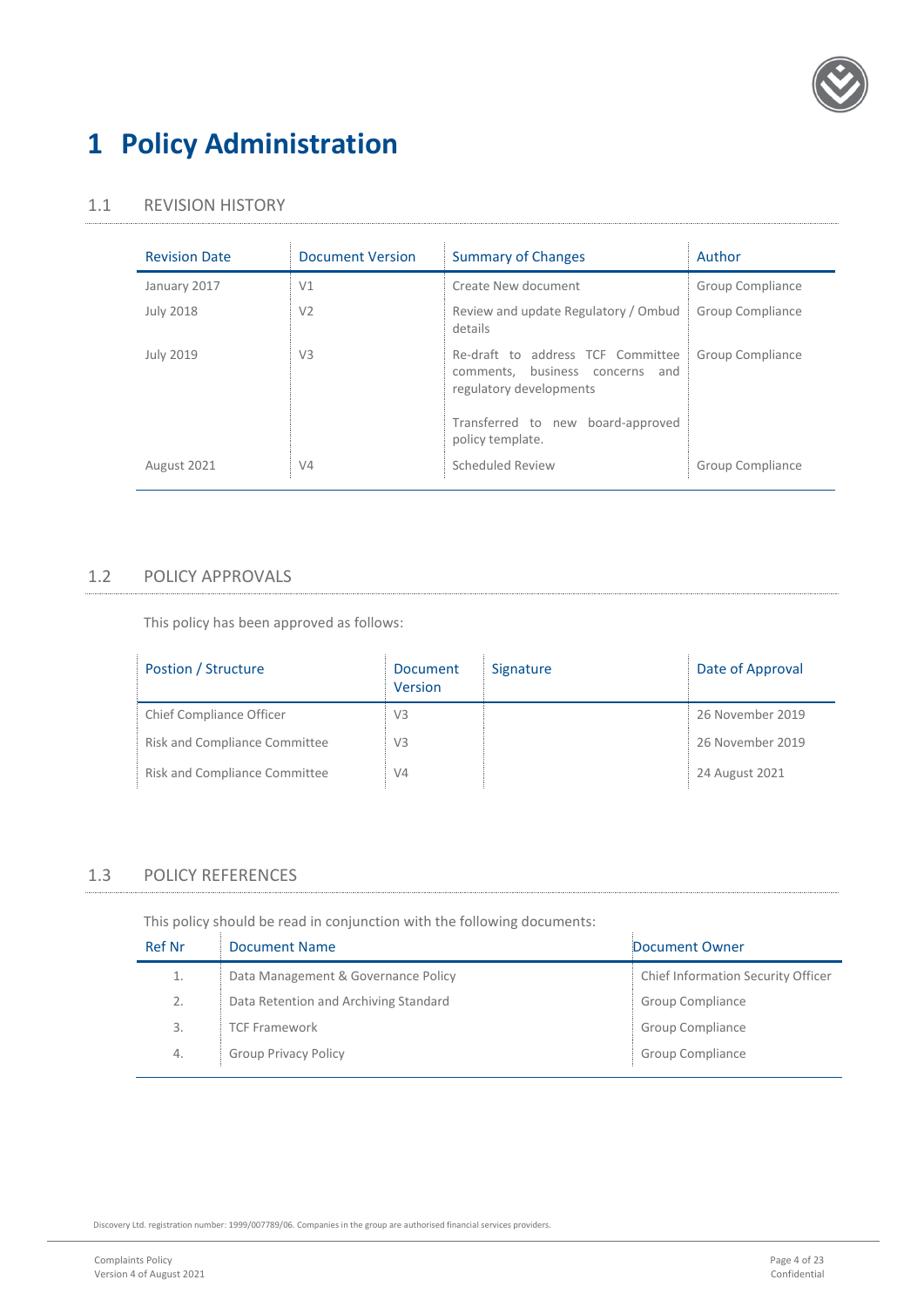

# <span id="page-4-0"></span>**2 Introduction**

The Discovery Limited ("Discovery") Board of Directors ("the Board") is committed to a group-wide consolidated and comprehensive complaints management framework to ensure that complaints receive the due care and management oversight in ensuring all complaints are recorded, tracked and monitored to resolution, as per the principles of this policy.

#### <span id="page-4-1"></span>2.1 PURPOSE

Discovery must have the necessary controls, systems, support and operational processes in place to pro-actively identify market conduct risks. This assists in improving client engagements, interactions and service offering, as well as preventing reoccurrences of product, distribution and service delivery failures.

This policy sets out the minimum requirements for the establishment of a fully functional Complaints Management Framework ("CMF"). These requirements will enable fair and effective recording, handling and resolution of complaints (in a timely, efficient and standardised manner), provide for the necessary redress actions to be taken and provide for the appropriate communication and reporting structures. The CMF must also allow for the limitation of post-sale barriers for clients by providing complainants with the information and processes that will efficiently and effectively resolve their complaint in a fair and timeous manner.

#### <span id="page-4-2"></span>2.2 SCOPE

This policy is applicable to Discovery and all its subsidiaries (collectively referred to as "Discovery" or "Discovery Group") that provides financial services and / or provide financial products to clients.

For purposes of this policy, financial services include financial advice and services relating to financial products, and financial products include life, non-life, medical insurance, investments, loyalty programmes, wellness programmes and banking.

### <span id="page-4-3"></span>**3 Policy Principles**

Discovery commits to the following principles:

- Empowering our people with the necessary expertise, skills and knowledge to effectively deal with, manage and escalate complaints received and to ensure these are appropriately recorded;
- Ensuring the processes to lodge a complaint are visible, accessible and transparent for clients;
- Acknowledging receipt of complaints in a timely manner;
- Investigating and managing the resolution of a complaint aligned with Discovery's values of honesty, integrity and fairness.
- Offering the appropriate redress where applicable;
- Ensuring clients are aware of internal complaints resolution processes and notifying complainants of the applicable Ombud, authority and / or regulator details should the complaint not be resolved to their satisfaction;
- Reviewing and conducting trend and root cause analysis of all complaints received within each subsidiary to: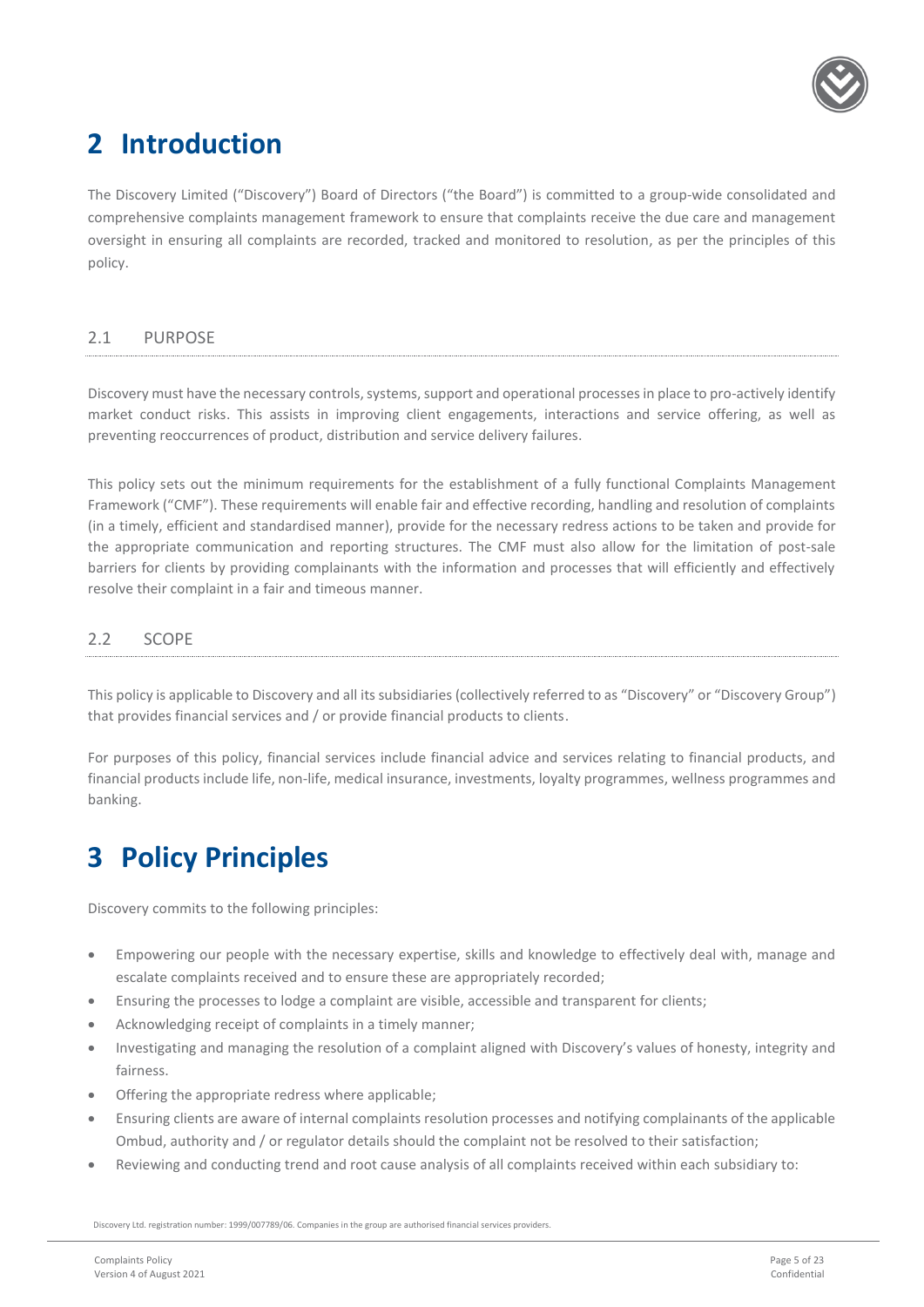

- o mitigate the risk of poor service delivery;
- o avoid re-occurring complaints;
- o improve systems, controls, services and operational processes where required;
- o enable accurate reporting to all stakeholders including internal governance structures, the relevant Ombud and the regulators and/ or authorities; and
- o strengthen the Discovery value to dazzle clients.

# <span id="page-5-0"></span>**4 Building on the Treating Customers Fairly ("TCF") Framework**

This policy builds on the Treating Customers Fairly ("TCF") Framework that is part of the overall Governance Framework within Discovery. The objective of TCF is to enhance and support the efficiency and integrity of financial markets and to protect clients by promoting fair treatment by financial institutions as well as providing clients with financial education and maintaining financial stability.

The Board has adopted the following TCF outcomes:

| Outcome 1 | Complaints relating to the overall fair treatment of clients being central to Discovery's culture;          |
|-----------|-------------------------------------------------------------------------------------------------------------|
| Outcome 2 | Complaints relating to the design of a product or service and whether these meet the identified needs of    |
|           | targeted consumer groups;                                                                                   |
| Outcome 3 | Complaints relating to the quality and timeous delivery of communication provided to clients;               |
| Outcome 4 | Complaints relating to the suitability of advice provided to ensure the circumstances of the consumer and   |
|           | client had been provided for;                                                                               |
| Outcome 5 | Complaints relating to product performance as clients had been led to expect and the service offering is of |
|           | an acceptable standard; and                                                                                 |
| Outcome 6 | Complaints relating to unreasonable post-sale barriers to change a product, switch a provider, submit a     |
|           | claim or lodge a complaint.                                                                                 |

To ensure consistency with Discovery's TCF Framework, all reportable complaints must be (at the minimum) categorised and reported on a monthly basis, including categorisation of the TCF outcomes, as per below:

| Category                                               | <b>TCF</b><br><b>Outcome</b> | <b>Details</b>                                                                                                                                              |
|--------------------------------------------------------|------------------------------|-------------------------------------------------------------------------------------------------------------------------------------------------------------|
| Discovery Culture                                      |                              | Complaints relating to the overall culture of Discovery which is deemed<br>to be unfair or inappropriate conduct                                            |
| Product design                                         | $\mathcal{P}$                | Complaints relating to the design of a financial product or financial<br>service and whether these meet the identified needs of targeted<br>consumer groups |
| Servicing                                              | 5.                           | Complaints relating to the financial service offering being of an<br>acceptable standard                                                                    |
| Premiums, investment contributions<br>and fees payable | 5                            | Complaints relating to the accurate accounting of financial transactions                                                                                    |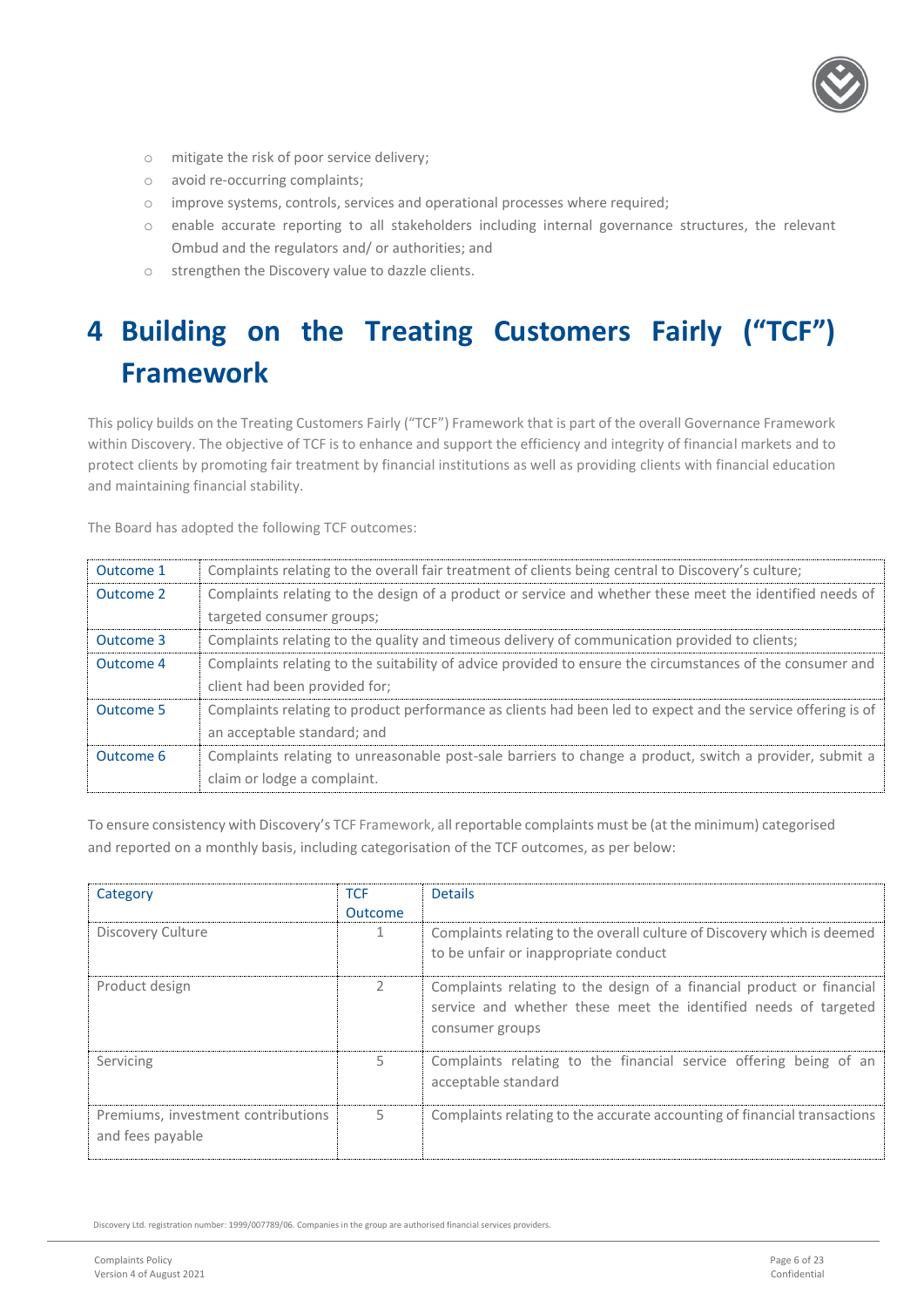

| <b>Transactional disputes</b>                                            |              |                                                                                                                                                                                                                            |
|--------------------------------------------------------------------------|--------------|----------------------------------------------------------------------------------------------------------------------------------------------------------------------------------------------------------------------------|
| Information provided                                                     | $\mathsf{3}$ | Complaints relating to the quality and timeous delivery of<br>communication provided to clients                                                                                                                            |
| Advice                                                                   | 4            | Complaints relating to the suitability of advice provided to ensure the<br>circumstances of the consumer and client had been provided for                                                                                  |
| Product performance                                                      | 5            | Complaints relating to the performance of the financial product that<br>clients have been led to expect                                                                                                                    |
| Premium collection and lapses                                            | 5            | Complaints relating to the accurate accounting of financial transactions                                                                                                                                                   |
| Rewards                                                                  | 5            | Complaints relating to the financial service offering being of an<br>acceptable standard<br>Complaints relating to the accurate accounting of financial transactions<br>in terms of rewards calculations                   |
| Third party providers                                                    | 5            | Complaints relating to the financial service offering being of an<br>acceptable standard from third party providers                                                                                                        |
| Complaints handling                                                      | 6            | Complaints relating to unreasonable post-sale barriers to make a<br>complaint:<br>Complaint acknowledgement, management or feedback on the status<br>of the complaint resolution not provided in a fair and timeous manner |
| Claims                                                                   | 6            | Complaints relating to unreasonable post-sale barriers to submit a<br>claim:<br>Claim not processed in a fair and timeous manner<br>Claim process to dispute a repudiated claim not followed                               |
| Accessibility to switch or change a<br>policy and / or financial product | 6            | Complaints relating to unreasonable post-sale barriers to switch or<br>change a policy and / or financial product                                                                                                          |
| Other                                                                    |              | Any other complaints not categorized above.                                                                                                                                                                                |

# <span id="page-6-0"></span>**5 Documented Complaints Management Framework ("CMF")**

Entities subject to this policy must have a documented Complaints Management Framework ("CMF").

The CMF must:

- be proportionate to the nature, scale and complexity of Discovery's business and risks;
- be appropriate for the business model, financial products, financial services, clients and beneficiaries;
- enable complaints to be considered after taking reasonable steps to gather and investigate all relevant and appropriate information and circumstances, with due regard to the fair treatment of complainants; and
- not pose unreasonable barriers to the complainant.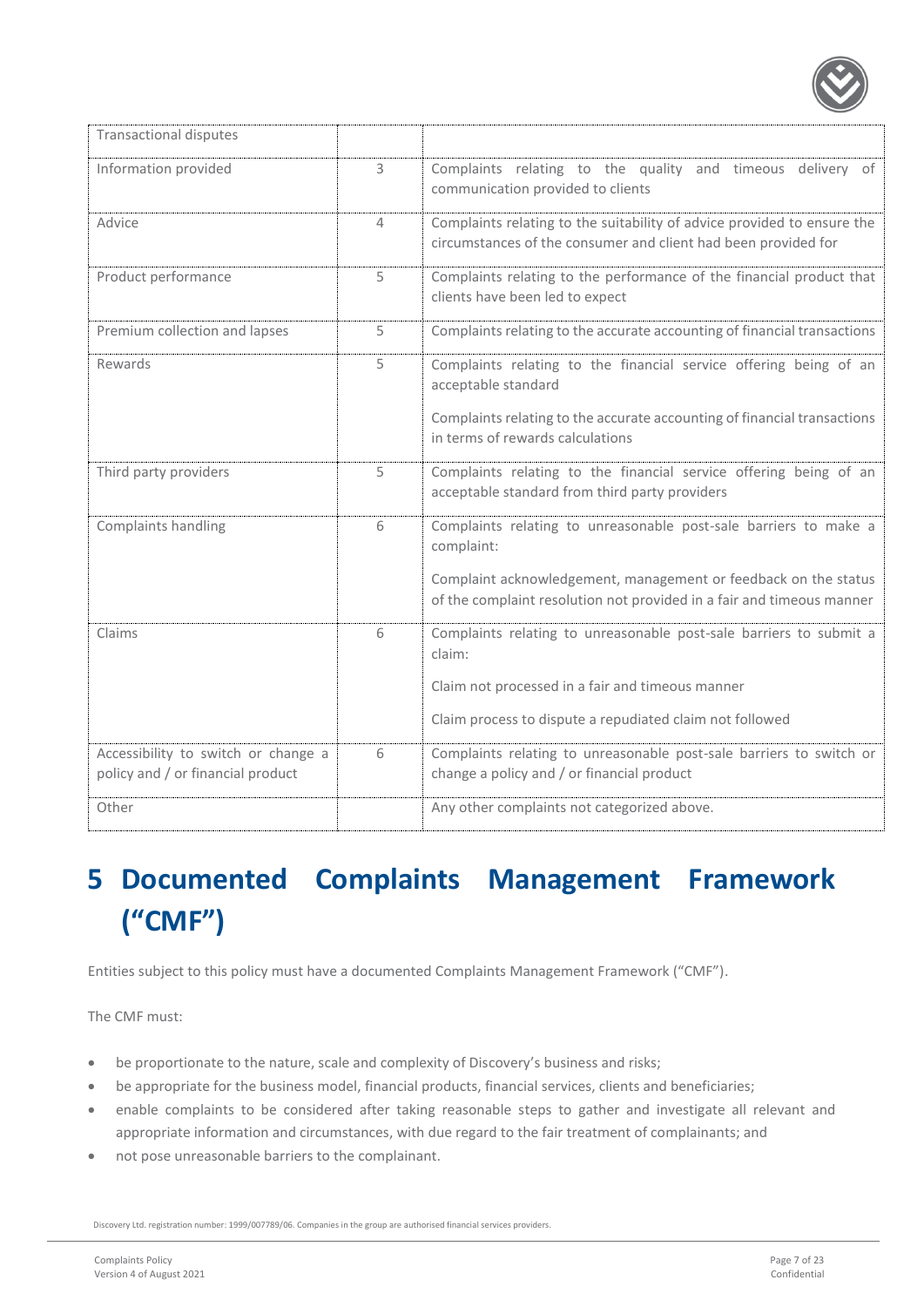

The CMF must be reviewed on an annual basis.

The CMF must provide for the following:

- a. relevant objectives, key principles and the proper allocation of responsibilities for dealing with complaints;
- b. appropriate performance standards and remuneration and reward strategies for complaints management to ensure objectivity and impartiality;
- c. documented procedures for the appropriate management and categorisation of complaints, including expected service levels, timeframes and the circumstances under which any of the timeframes may be extended;
- d. documented procedures which clearly define the escalation, decision-making, monitoring and oversight and review processes within the CMF;
- e. appropriate complaint record keeping, monitoring and analysis of complaints, and reporting to any relevant stakeholders on
	- identified risks, trends and actions taken in response thereto;
	- the effectiveness and outcomes of the CMF;
- f. appropriate communication with complainants and / or their authorised representatives on the complaints and the complaints processes and procedures;
- g. appropriate standards for engagement between Discovery and a relevant Ombud, authority and / or regulator for the resolution of a complaint where applicable;
- h. appropriate engagement with the applicable authority and / or regulator for reporting requirements and public reporting;
- i. process for managing complaints relating to Discovery's service and / or third-party providers that must:
	- enable reasonable satisfaction that the service and / or third-party provider has adequate complaints management processes in place to ensure the fair treatment of complainants;
	- provide for monitoring and analysis of aggregated complaints data in relation to complaints received by the service and / or third-party provider and their outcomes;
	- include effective referral processes between Discovery and the service and / or third-party provider for handling and monitoring complaints that are submitted directly to either of them and require referral to the other for resolution; and
	- include processes to ensure that complainants are appropriately informed of the process being followed and the outcome of the complaint; and
- <span id="page-7-0"></span>j. regular monitoring of the CMF.

### **6 Training and Resources**

Each entity must ensure that all complaints handling staff and any person responsible for making decisions or recommendations in respect of complaints generally or in terms of a specific complaint are:

- a. adequately trained;
- b. knowledgeable on the business financial products and financial services, associated legal or regulatory requirements, processes (including the recording of complaints); and
- c. must not be subject to any conflict of interest.
- d. Be adequately empowered to make impartial decisions or recommendations.

Each entity must also ensure proper delegation of authority, segregation of duties, adequate manpower and other resources for the complaint resolution system.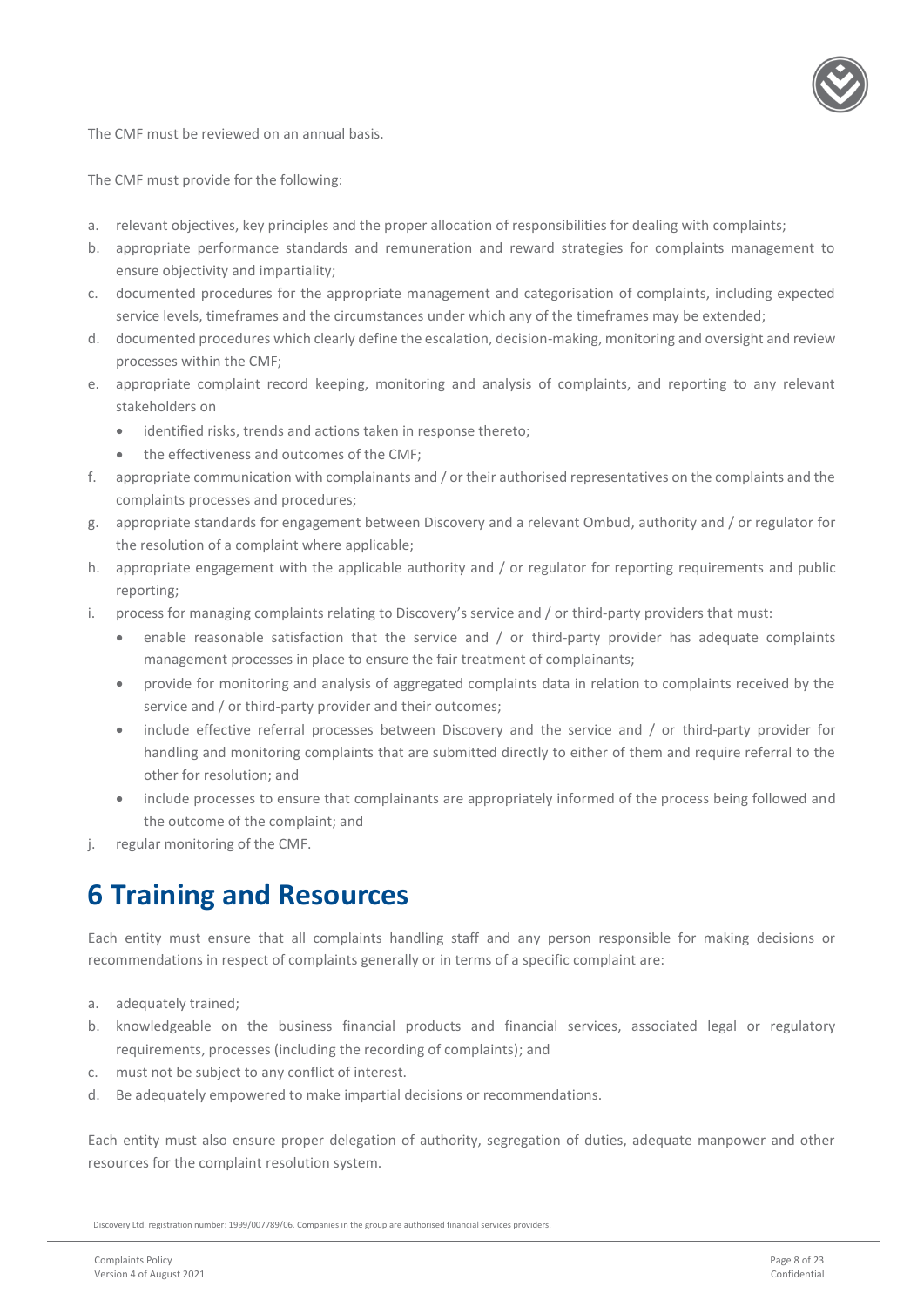

### <span id="page-8-0"></span>**7 Complaints Escalation and review process**

Each entity must establish and maintain an appropriate and simplified internal complaints escalation and review process that should:

- a. follow a balanced approach, bearing in mind the legitimate interests of all parties involved including the fair treatment of complainants;
- b. provide for the internal escalation of complex or unusual complaints where applicable;
- c. provide for complainants to escalate complaints not resolved to their satisfaction; and
- d. be allocated to an impartial, senior functionary within Discovery or appointed by Discovery for managing the escalation or review process where applicable.

### <span id="page-8-1"></span>**8 Redress**

Where a complaint is upheld, any commitment made by Discovery to make either a goodwill or ex-gratia or a compensation payment or take any other action must be fulfilled timeously as agreed with the complainant.

- a. A *goodwill or ex-gratia* payment is a gesture, not limited to a monetary payment, by Discovery to a complainant, as an expression of goodwill. It is aimed at resolving a complaint where Discovery does not accept liability for any financial loss as a result of the matter complained about.
- b. A *compensation* payment is a payment by Discovery to a complainant where Discovery accepts liability for having caused the financial loss incurred as proven by the complainant. It may include interest as a result of any action or failure by Discovery to act, or unfair treatment of that complainant. Compensation payments exclude any goodwill gestures or payments made in terms of a contract between Discovery and the complainant or any refund of an amount paid by or on behalf of the complainant to Discovery where such payment was not due (including any late payment of amounts).

### <span id="page-8-2"></span>**9 Record keeping, Monitoring and Analysis**

Discovery must ensure the accurate, efficient and secure recording of complaints and complaints related information in terms of the following:

- a. all relevant details of the complainant and subject matter of the complaint;
- b. copies of all relevant evidence, correspondence and decisions;
- c. the complaint categorisations in terms of TCF; and
- d. progress of the status of the complaint, including whether such progress was achieved within the set timeframes.

In addition, the following data in respect of reportable complaints must be maintained, where applicable, on an ongoing basis to identify any specific trends or practices that need to be reviewed to ensure products, services, operational processes and advice rendered are structured correctly and performing:

a. number of complaints received;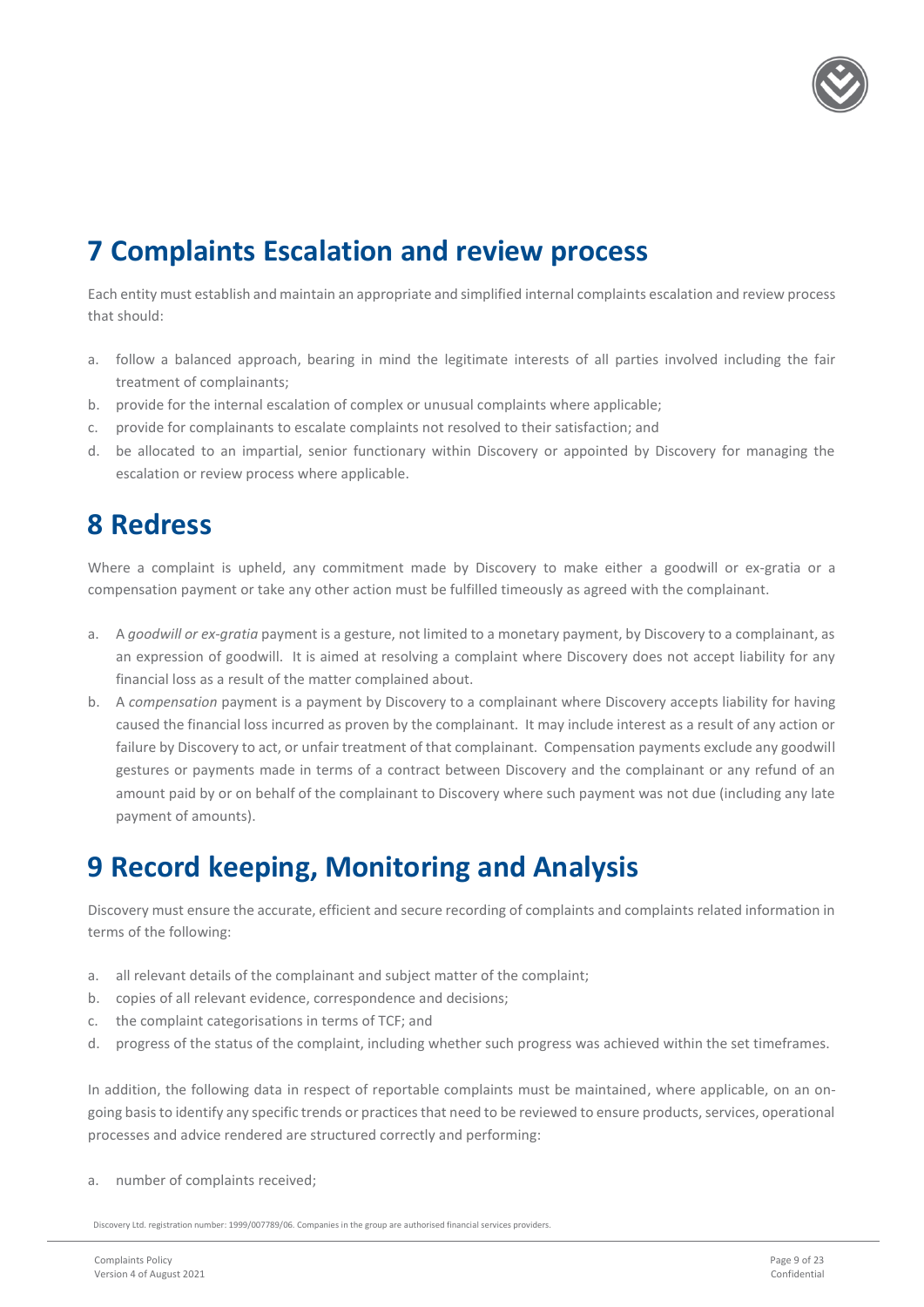

- b. number of complaints upheld wholly or partially;
- c. number of rejected complaints and reasons for the rejection;
- d. number of complaints escalated by complainants to the internal complaints escalation process;
- e. number of complaints referred to an Ombud, authority and / or regulator and their outcome;
- f. number and amounts of compensation payments made;
- g. number and amounts of goodwill, ex-gratia or compensation payments made;
- h. total number of complaints outstanding;
- i. average turn-around time for the resolution of complaints; and
- j. number of complaints resolved outside of agreed timeline.

This data must be processed in a reportable format that can be distributed to the appropriate stakeholders on a regular basis (see Data Governance and Data Management).

### <span id="page-9-0"></span>**10 Communication with Complainants**

Discovery must ensure the CMF provides for a single point of contact that is easily accessible to all Discovery clients and consumers and must clearly indicate the complaints process, contact details for complaints and applicable timelines per business entity. This must be provided in clear and easily understandable language and at no cost to the complainant.

The following disclosures must be made, where applicable, to a complainant upon receipt of a complaint:

- a. the type of information required from a complainant;
- b. where, how and to whom a complaint and related information must be submitted;
- c. expected turnaround times in relation to complaints; and
- d. any other relevant responsibilities of a complainant.

At the earliest reasonable opportunity (preferably within 3 working days) after the receipt of a complaint, acknowledgement and communication regarding the process to be followed with respect to the handling of the complaint must be provided, where applicable, to the complainant including:

- a. contact details of the person or department that will be handling the complaint;
- b. indicative timelines for addressing the complaint;
- c. details of the internal complaints escalation and review process if the complainant is not satisfied with the outcome of a complaint; and
- d. details of escalation of complaints to the office of a relevant applicable Ombud, authority and / or regulator where applicable.

Discovery has a duty to keep complainants adequately informed by providing feedback timeously on:

- a. the progress of their complaint;
- b. causes of any delay in the finalisation of a complaint and revised timelines; and
- c. Discovery's decision in response to the complaint.
- <span id="page-9-1"></span>d. Alternative options or redress available to clients.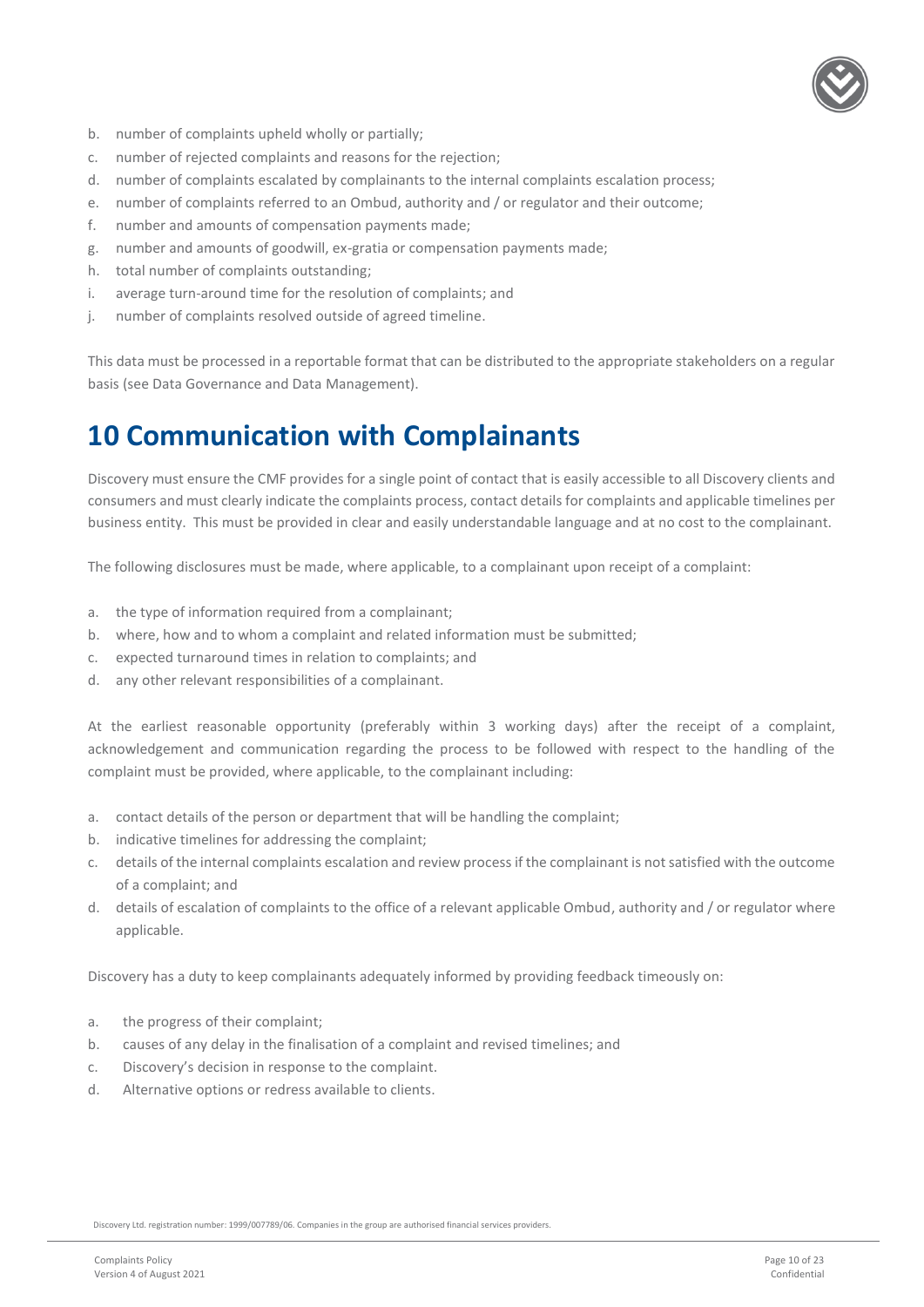

### **11 Ombud, Authority and Regulator Engagement**

In order to facilitate the appropriate level of interaction with the applicable Ombud, authority and / or regulator that is open and honest, Discovery must:

- a. have appropriate processes in place for engagement with any relevant Ombud, authority and / or regulator in relation to its complaints;
- b. clearly and transparently communicate the availability and contact details of the relevant Ombud, authority and / or regulator services to complainants at all relevant stages of the relationship, including at point of sale, in relevant periodic communications, and when a complaint is rejected or in terms of an insurance policy, when a claim is repudiated;
- c. display and/or make available information regarding the availability and contact details of the relevant Ombud, authority and / or regulator services on the Discovery website;
- d. maintain specific records and carry out specific analysis of complaints referred to them by the Ombud, authority and / or regulator and the outcomes of such complaints;
- e. monitor determinations, publications and guidance issued by any relevant Ombud, authority and / or regulator with a view to identifying failings or risks in Discovery's own financial products, financial services or practices; and
- f. endeavour to resolve a complaint before a final determination or ruling is made by an Ombud, authority and / or regulator, or through its internal escalation process, without impeding or unduly delaying a complainant's access to an Ombud, authority and / or regulator.

Please refer to Annexure C for a list of Ombuds, Authorities and regulators that regulate specific entities within the Discovery Group.

### <span id="page-10-0"></span>**12 Retention of Records**

Discovery (South African entities) have a duty to retain all complaints records in accordance with the Data Governance and Data Management Policy.

### <span id="page-10-1"></span>**13 Compliance with this Policy**

Discovery views any non-compliance to this policy as well as any non-compliance with its obligations in terms of legislation in a serious light. Any deliberate action by an employee to contravene the above will be subject to disciplinary action.

Compliance with this policy will be monitored by the Discovery Risk & Compliance Committee. Any breach of, or noncompliance with this policy must be communicated to the policy owner as soon as reasonably practical. The policy owner, with input from key stakeholders, will consider the appropriate action(s) required to address the noncompliance. If agreement on the appropriate action(s) cannot be reached, the matter will be escalated to the chair of the Discovery Risk & Compliance Committee. The chair of the Discovery Risk & Compliance Committee will decide whether the breach or non-compliance is sufficiently material to be escalated further, and if so, to which Board/committee/person.

All instances of non-compliance with this framework will be included within the regular compliance reporting process.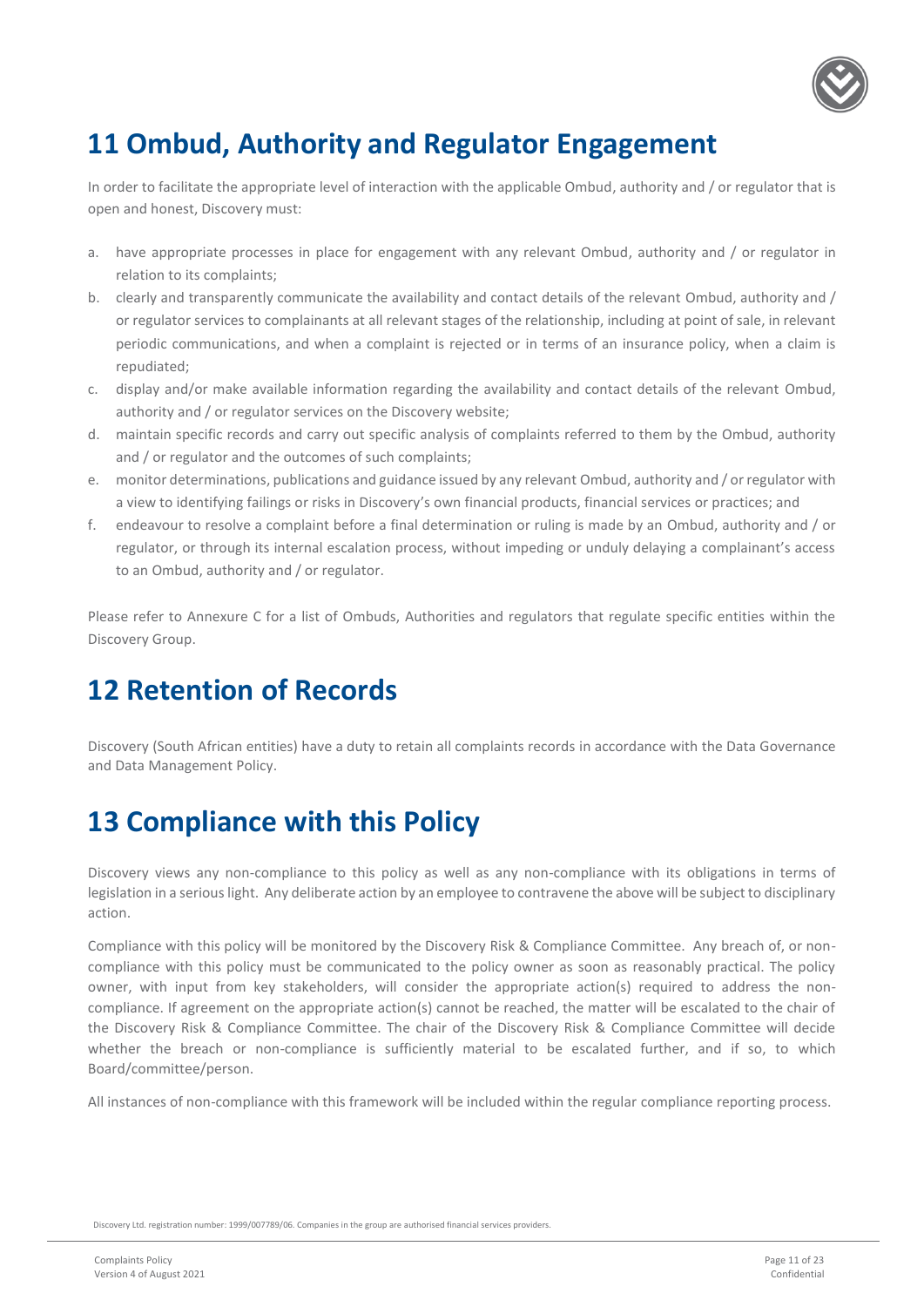

### <span id="page-11-0"></span>**Annexure A**

#### <span id="page-11-1"></span>1. DEFINITIONS

The following definitions apply in the way Discovery identifies and manages the different types of complaints received:

*"Authority"* refers to a person and / or organisation having legislative, regulatory and / or administrative power and control within a defined jurisdiction.

*"Client"* A policyholder, member, planholder or retail financial customers (collectively referred to as "client").

"*Complainant"* A person who submits a complaint and includes a:

- a) financial customer or the financial customer's successor in title;
- b) beneficiary or the beneficiary's successor in title;
- c) person whose life is insured under an insurance policy;
- d) person that pays any premium, contribution or money in respect of a financial product or financial service;
- e) member or member spouse of a pension fund, insurance group scheme (or other type of member-based product or scheme; or
- f) potential financial customer or potential member of a pension fund, insurance group scheme or other type of member-based product or scheme; and
- g) a person who has a direct interest in the agreement, financial product or financial service to which the complaint relates, or a person legally acting on behalf of such a person.

*"Complaint"* A written or oral expression of dissatisfaction, made to or about any entity within the Discovery Group. The expression of dissatisfaction can be made with regards to a client query and / or post the internal completion process, relating to its products, services, staff, intermediaries, unfair treatment, maladministration, contravention of any contractual arrangement or any law and negligence which has caused harm, prejudice, distress or substantial inconvenience to the complainant.

*"Client Query"* A written or oral request by or on behalf of a client, for information regarding Discovery's financial products, financial services or related processes, or to complete a transaction or action in relation to it.

*"Financial Service"* refers to professional services involving the advice, intermediation, investment, lending, and management of money and assets in relation to a financial product including:

- a) Offering, promoting, marketing or distributing;
- b) providing advice, recommendations or guidance;
- c) providing intermediary services;
- d) operating or managing;
- e) providing administration services;
- f) provision of credit and debt collection services; and
- g) a service provided to a financial services provider through an outsourcing arrangement

*"Financial Product"* refers to: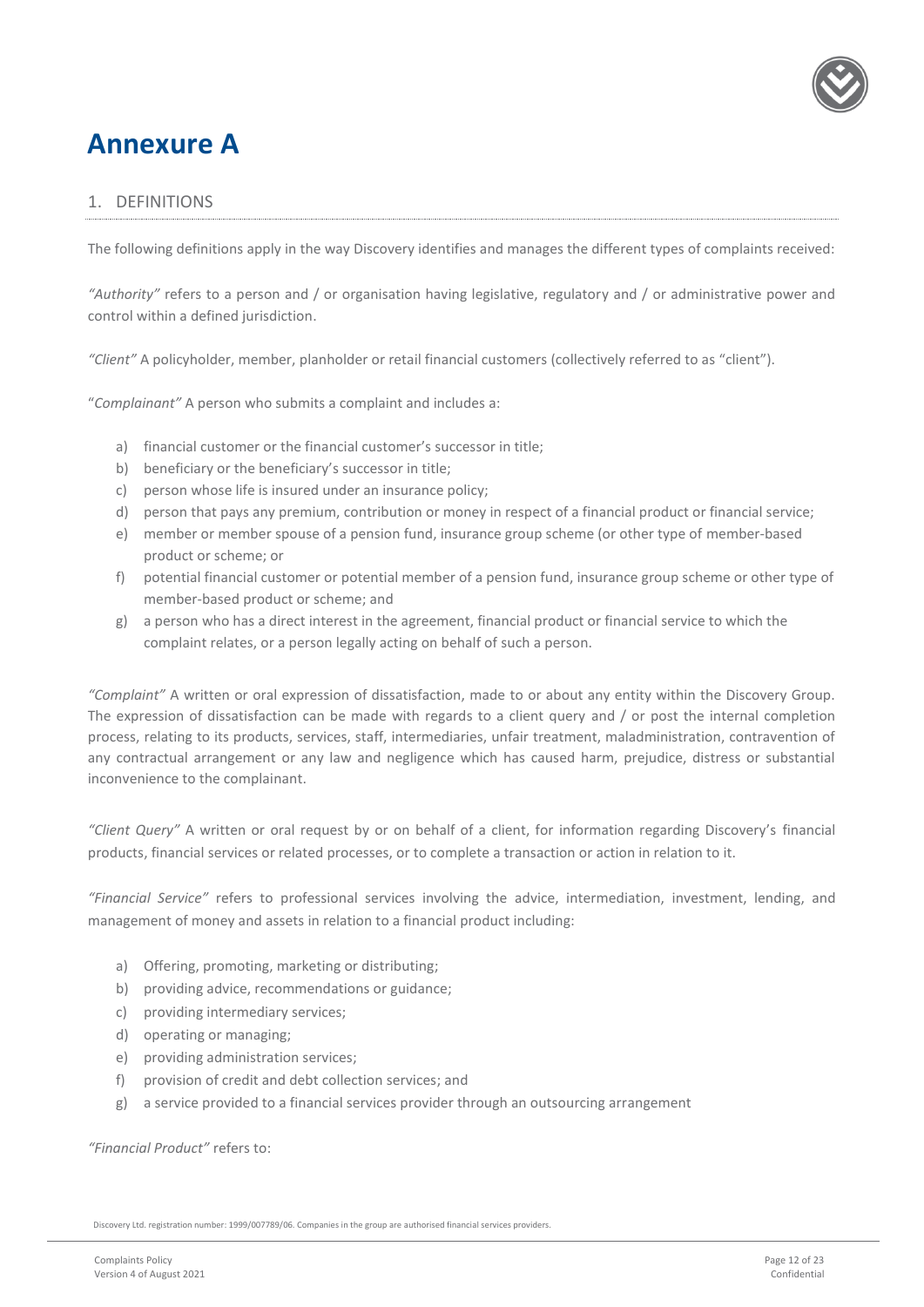

- a) securities and instruments;
- b) a participatory interest in one or more collective investment schemes;
- c) a long-term or a short-term insurance contract or policy;
- d) a benefit provided by
	- i. a pension fund organisation
	- ii. a friendly society
- e) a foreign currency denominated investment instrument, including a foreign currency deposit;
- f) a bank deposit
- g) a health service benefit
- h) a provision of credit, warranty, guarantee or credit support;
- i) short and long-term deposits; and

any loyalty or wellness programmes linked to a financial product.

*"Internal Complaints Resolution Systems and Procedures"* refers to the system and procedures established and maintained by Discovery for the resolution of complaints.

"*Member"* in relation to a complaint refers to:

- a) pension fund as defined in section 1(1) of the Pension Funds Act, 1956 (Act 52 of 1956);
- b) friendly society as defined in section 1(1) of the Friendly Societies Act, 1956 (Act 25 of 1956);
- c) medical scheme as defined in section 1(1) of the Medical Schemes Act, 1998 (Act 131 of 1998); or
- d) group scheme as contemplated in the Policyholder Protection Rules made under section 62 of the
- e) Long-term Insurance Act, 1998, and section 55 of the Short-term Insurance Act, 1998;

*"Ombud"* refers to an official and / or organisation appointed to investigate clients' complaints against Discovery.

*"Resolution" or "Internal Resolution"* refers to the process of resolving a complaint through and in accordance with the internal complaints resolution system and procedures of Discovery.

*"Reportable Complaint"* A complaint other than a complaint that has been:

- a) upheld immediately;
- b) upheld within the ordinary processes for handling client queries, provided that it does not take more than five business days to complete; or
- c) submitted to or brought to the attention of Discovery in such a manner that Discovery does not have a reasonable opportunity to record the details of the complaint in the prescribed manner.

*"Upheld Complaint"* A complaint that has been finalised wholly or partially in favour of the complainant in such a manner that the complainant has either:

- a) explicitly accepted that the matter is fully resolved;
- b) it is reasonable for Discovery to assume that the complainant has accepted the suggested solution; and
- c) undertakings made by Discovery to resolve the complaint have been met, or the complainant has explicitly indicated satisfaction with any arrangements to ensure such undertakings will be met by Discovery within a time acceptable to the complainant.

*"Rejected Complaint"* A complaint that was not upheld. Discovery regards the complaint as finalised after advising the complainant that it does not intend to take any further steps or actions to resolve the complaint. This includes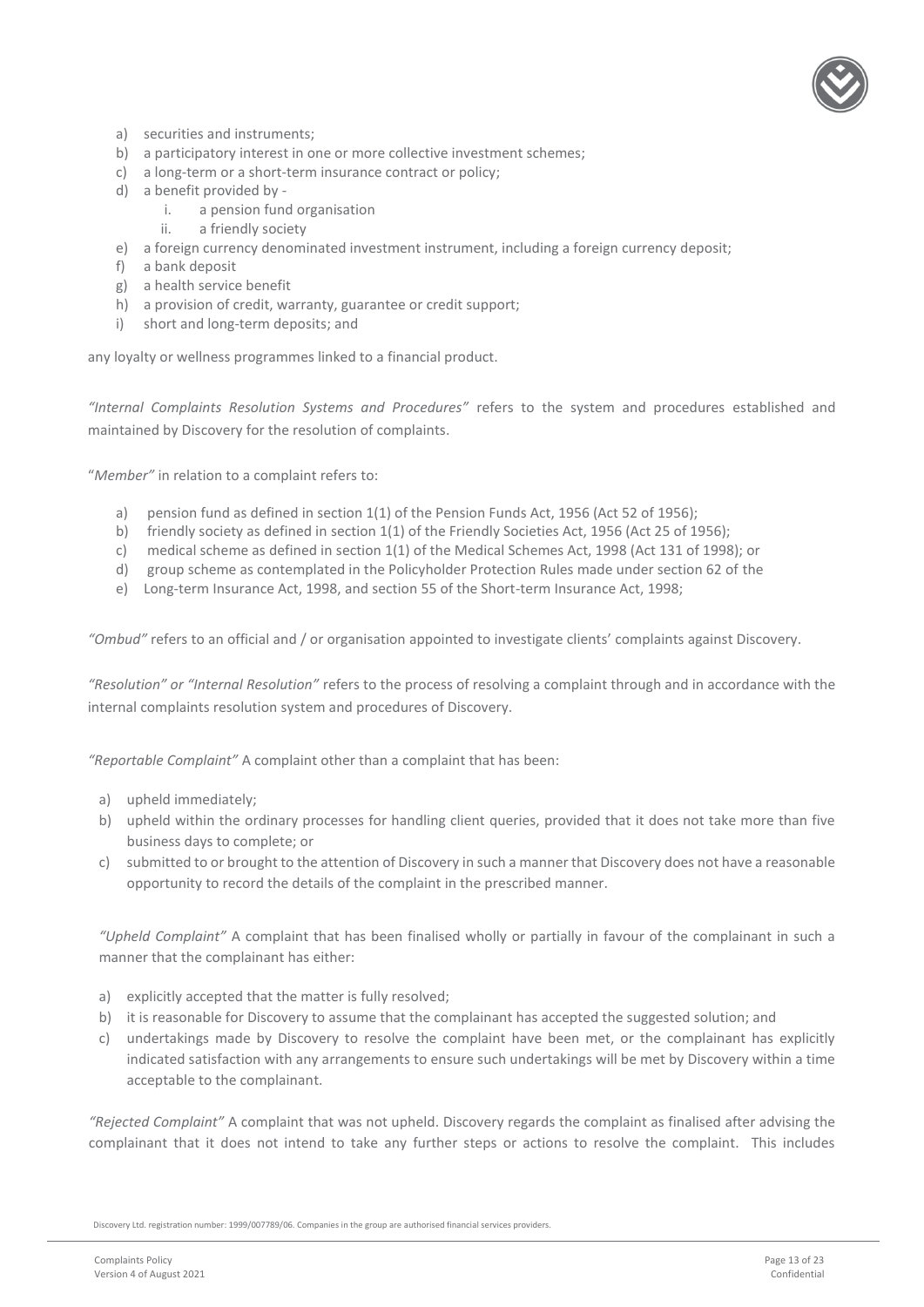

complaints regarded by Discovery as unjustified or invalid, or where the complainant does not accept or respond to Discovery's proposals to resolve the complaint.

*"Privacy Complaint"* A complaint where any person either alleges interference or infringement with personal information or privacy rights. Interference with the protection of information of a person consists of:

- a. Failure:
	- to comply with any of the conditions for lawful processing of personal information;
	- to report to the applicable authority and/or affected person/s in the event of a security compromise;
	- to comply with the electronic direct marketing requirements;
	- to inform and allow a person an opportunity to object prior to including information about them in a directory;
	- to comply with the requirements relating to automated decisions which result in legal consequences for a person or which affects them in a substantial degree; and
	- to adhered to the cross-border transfer of personal information requirements.
- b. A breach of any provision of applicable data privacy legislation.

*"Vulnerable Consumer"* A consumer who, due to their personal circumstances, is especially susceptible to detriment, particularly when Discovery is not acting with appropriate levels of care.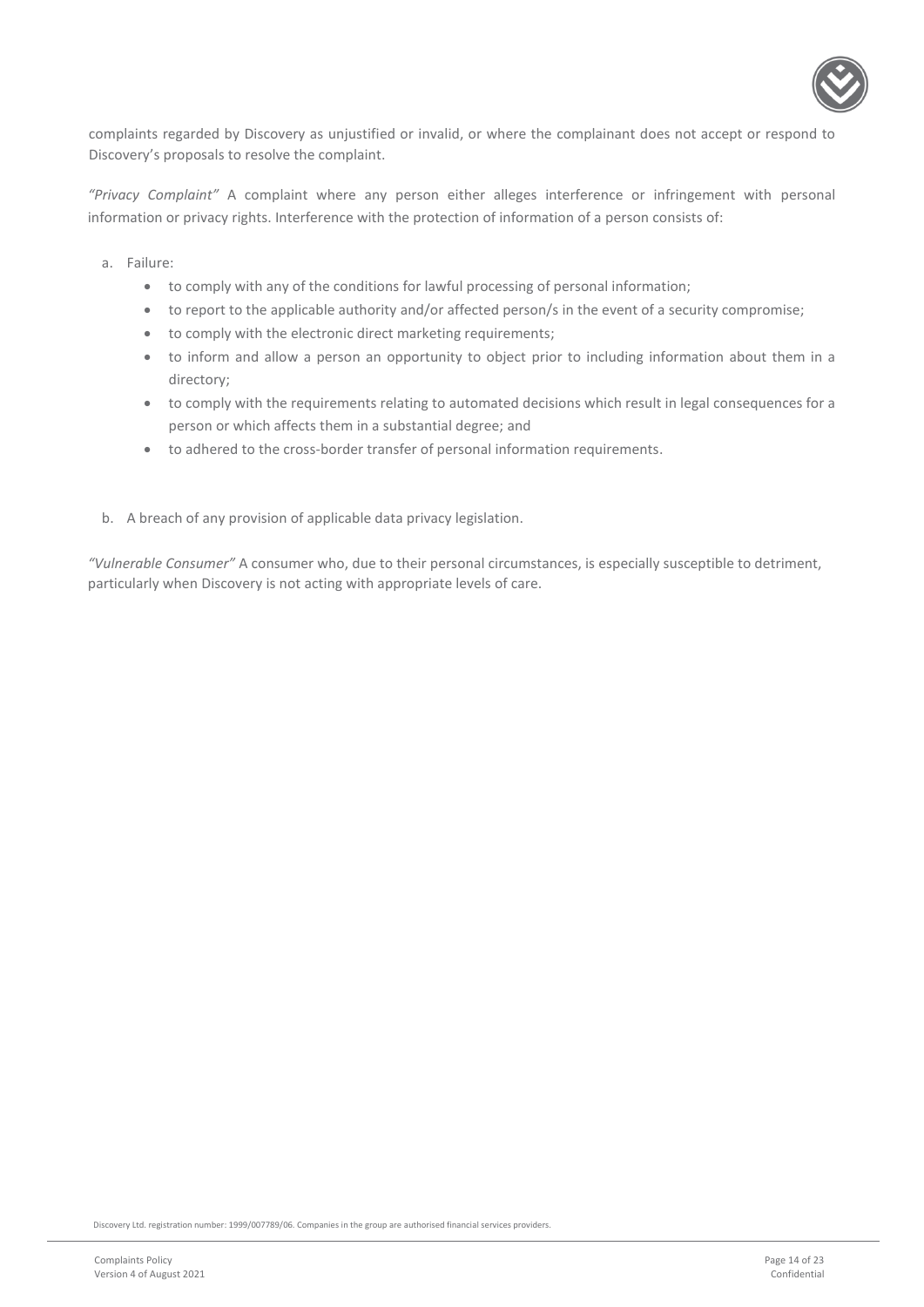

### <span id="page-14-0"></span>**Annexure B1**

Annexure B1 sets out the specific legislative requirements relating to the following entities, their employees and representatives, as per the Financial Advisory and Intermediary Services Act, 2002 - General Code of Conduct for Authorised Financial Services Providers and Representatives:

- Discovery Health (Pty) Limited;
- Discovery Life Limited;
- Discovery Life Investment Services (Pty) Limited;
- Discovery Insure Limited; and
- Discovery Bank.

#### <span id="page-14-1"></span>1. COMPLAINTS MANAGEMENT PROCESS

In order to maintain and operate an adequate and effective complaints management process, the following must be adhered to, where applicable:

- a. request that any client who has a complaint against Discovery must lodge such complaint in writing;
- b. maintain a record of such complaints for a period of five years from date of termination of the policy;
- c. handle complaints from clients in a timely and fair manner;
- d. take steps to investigate and respond promptly to such complaints; and
- e. where such a complaint is not resolved to the client's satisfaction, advise the client of any further steps which may be available to the client in terms of the Financial Advisory and Intermediary Services Act, 2002 or any other applicable law.

The complaints management process must be reviewed on an annual basis.

#### <span id="page-14-2"></span>1.1. BASIC PRINCIPLES OF SYSTEMS AND PROCEDURES

An internal complaint resolution systems and procedures must be maintained, based on the following:

- a. Maintenance of a comprehensive complaints policy outlining Discovery's commitment to, and system and procedures, for internal resolution of complaints;
- b. transparency and visibility: ensuring that clients have full knowledge of the procedures for resolution of their complaints;
- c. accessibility of facilities: ensuring the existence of easy access to such procedures at any office or branch of Discovery open to clients, or through ancillary postal, fax, telephone or electronic helpdesk support; and
- d. fairness: ensuring that a resolution of a complaint can during and by means of the resolution process be effected which is fair to both clients and Discovery.

#### <span id="page-14-3"></span>1.2. RESOLUTION OF COMPLAINTS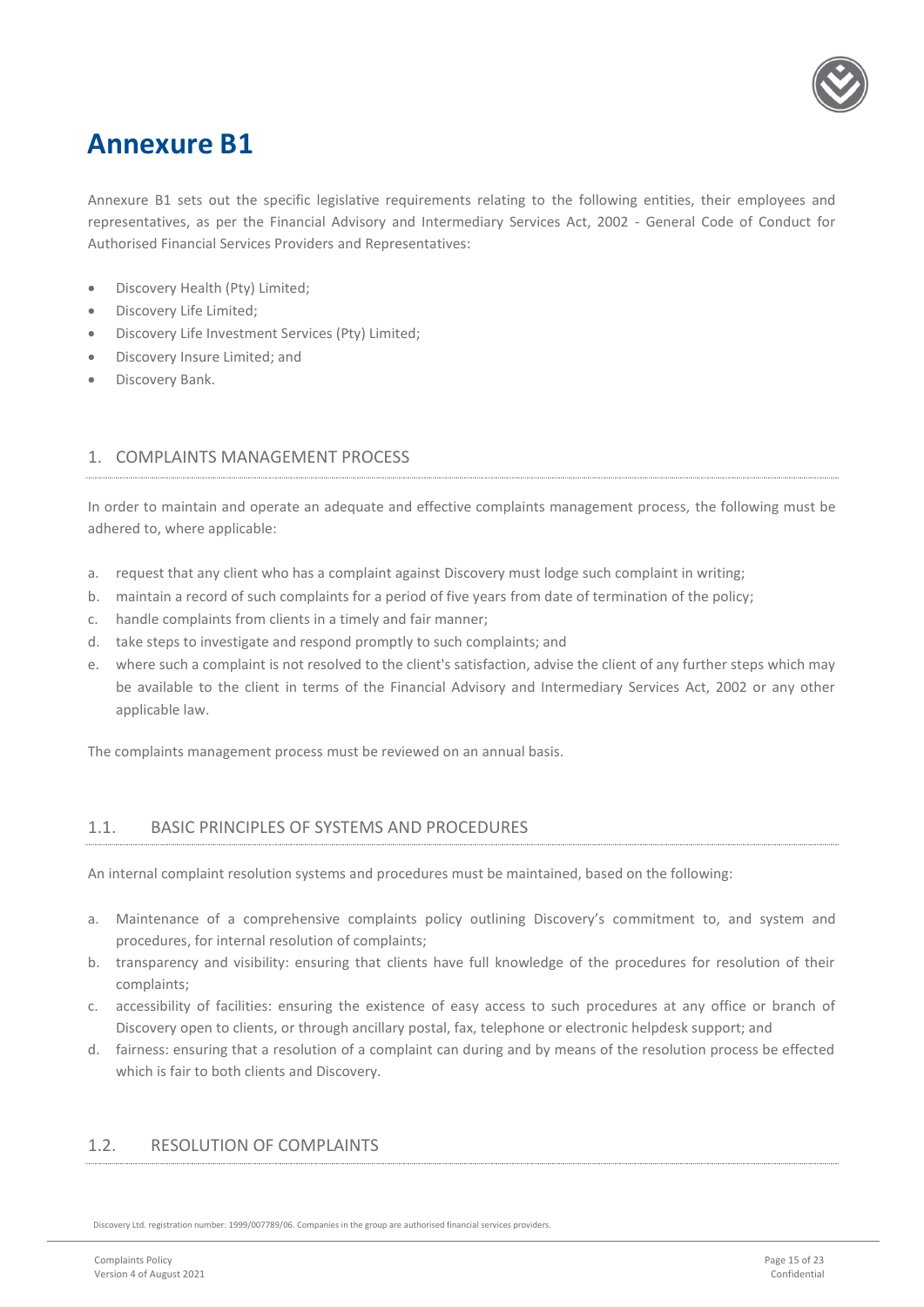

The internal complaint resolution system and procedures of Discovery must be designed to ensure the existence and maintenance of at least the following for purposes of effective and fair resolution of complaints:

- a. Availability of adequate manpower and other resources;
- b. adequate training of all relevant staff, including imparting and ensuring full knowledge of the provisions of the Financial Advisory and Intermediary Services Act, 2002 - General Code of Conduct for Authorised Financial Services Providers and Representatives with regard to resolution of complaints;
- c. ensure that responsibilities and mandates are delegated to facilitate complaints resolution of a routine nature;
- d. ensure that there is provision for the escalation of non-routine serious complaints and the handling thereof by staff with adequate expertise; and
- e. internal follow-up procedures to ensure avoidance of occurrences giving rise to complaints, or to improve services and complaint systems and procedures where necessary.

#### <span id="page-15-0"></span>1.3. SPECIFIC OBLIGATIONS

1. In addition, the internal complaint resolution system and procedures of Discovery must contain processes that  $-$ 

- a. must:
	- i. reduce the details of the internal complaint resolution system and procedures of the provider, including all subsequent updating or upgrading thereof, to writing;
	- ii. provide that access to the procedures is at all times available to clients at any relevant office or branch of Discovery, or by electronic medium, and that such availability is appropriately made known by public press or electronic announcements or separate business communications to existing clients;
	- iii. include in the details as per point (i), a reference to the duties of Discovery, and
		- a. Where a complaint cannot within three weeks be addressed by Discovery, Discovery must as soon as reasonably possible after receipt of the complaint send to the complainant a written acknowledgment of the complaint with contact references of the complaints department.
		- b. If within six weeks of receipt of a complaint Discovery has been unable to resolve the complaint to the satisfaction of the complainant, Discovery must inform the Complainant that
			- i. the complaint may be referred to the Ombud or regulator if the complainant wishes to pursue the matter; and
			- ii. the complainant should do so within six months of receipt of such notification.
	- iv. include the escalation details which will apply whenever the client, after dismissal of a complaint, wishes to pursue further proceedings with the applicable Ombud or regulator including the name and contact details of such Ombud or regulator.
- b. must stipulate that complaints must, if possible, be submitted in writing and must contain all relevant information, and that copies of all relevant documentation must be attached thereto;
- c. must provide that the receipt of complaints is promptly acknowledged in writing to the client, with communication particulars of contact staff to be involved in the resolution of the complaint and are properly internally recorded by the relevant staff for record keeping and timeous processing.
- d. must make provision that after the receipt and recording of a particular complaint, the complaint will as soon as practically possible be forwarded to the relevant staff appointed to consider its resolution, and that
	- i. the complaint receives proper consideration;
	- ii. appropriate management controls are available to exercise effective control and supervision of the consideration process;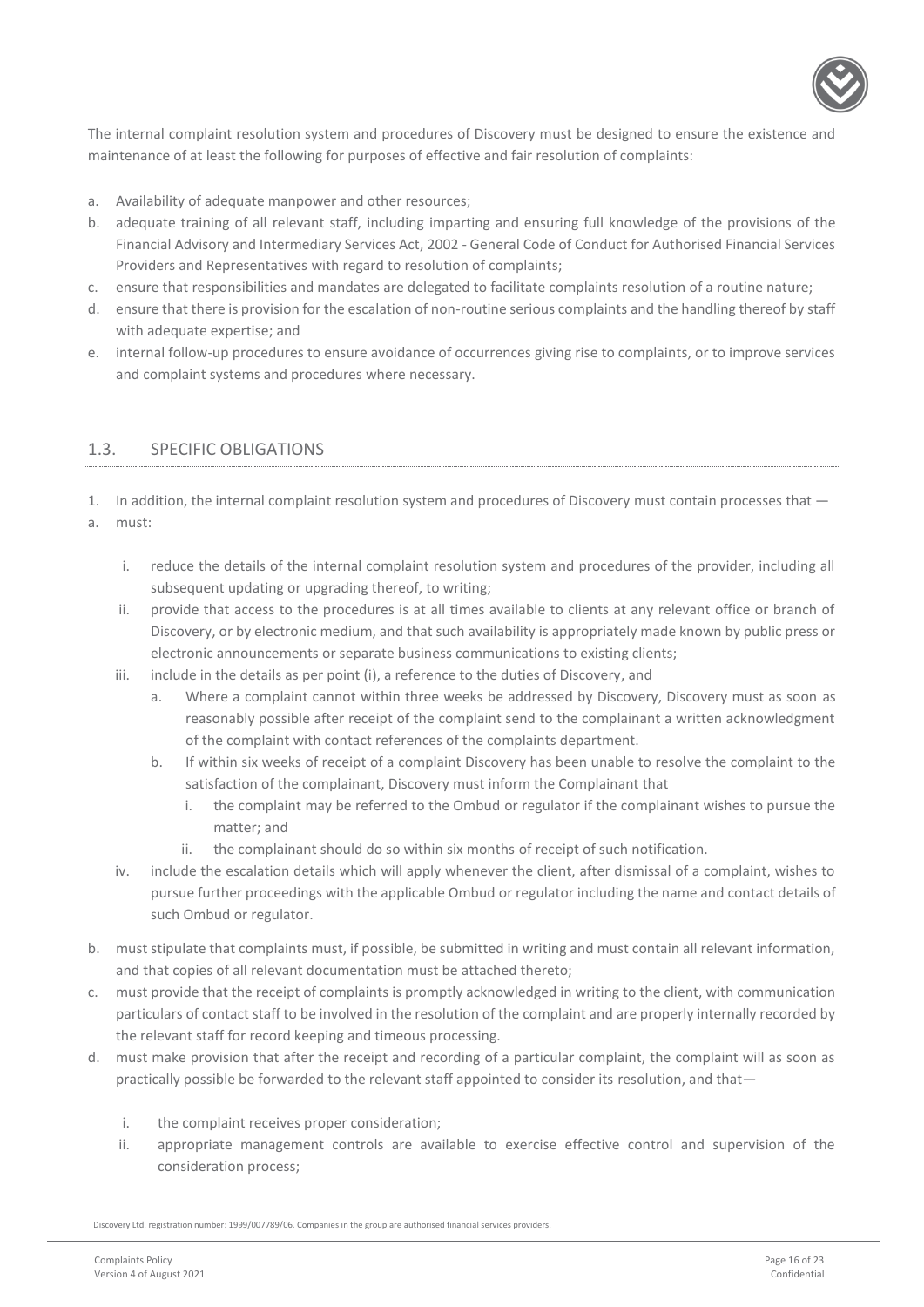

- iii. the client is informed of the results of the consideration within six weeks of receipt. Provided that if the outcome is not favourable to the client, full written reasons must be furnished to the client within six weeks, and the client must be advised that the complaint may within six months be pursued with the Ombud whose name, address and other contact particulars must simultaneously be provided to the client.
- 2. In any case where a complaint is resolved in favour of a client, the provider must ensure that a full and appropriate level of redress is offered to the client without any delay.

Please refer to Annexure C for a list of Ombuds, Authorities and regulators that regulate specific entities within the Discovery Group.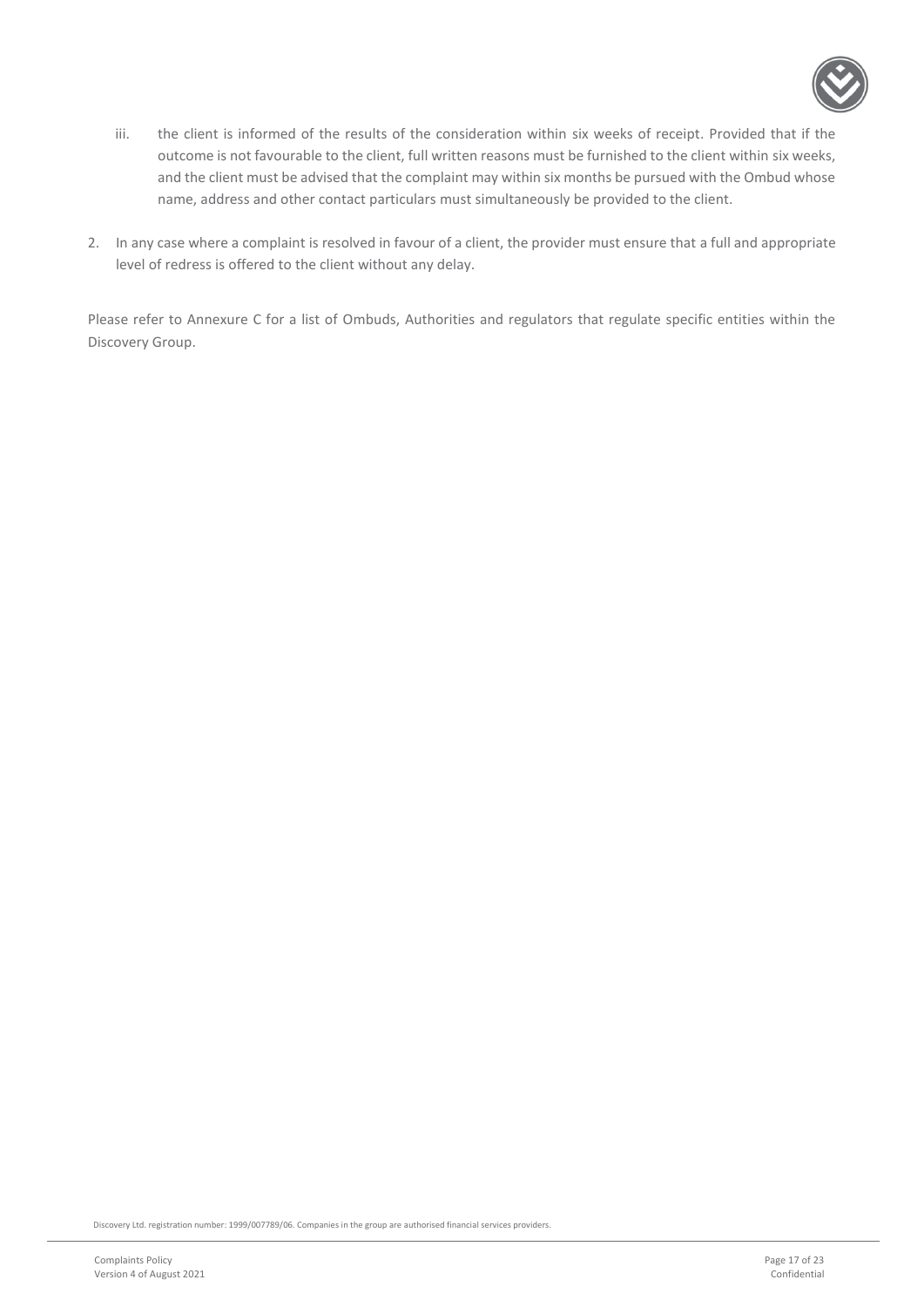

### <span id="page-17-0"></span>**Annexure B2**

Annexure B2 sets out the specific legislative requirements relating to the following entities, their employees and representatives, as per The Guernsey Financial Services Commission - The Licensed Insurer's (Conduct of Business) Rules, 2018.

<span id="page-17-1"></span>• Discovery Life Collective Investment Services (Pty) Limited.

#### 1.1. TIMELY AND FAIR MANNER COMPLAINTS HANDLING

Discovery, as a licensed insurer, must:

- a. handle complaints in a timely and fair manner;
- b. have in operation, and ensure compliance with, a written procedure for the effective consideration and fair and proper handling of any complaints relating to Discovery's insurance business, howsoever received;
- c. ensure that each of its officers and employees responsible for dealing with clients is at all times aware of this procedure and of the obligation to follow it;
- d. make information on their financial products, financial services and procedures on complaints handling available to its clients;
- e. respond to complaints without unnecessary delay; complainants should be kept informed about the handling of their complaints;
- f. send a written final response in relation to the complaint prior to the complaint response date. A 'final response' must:
	- accept the complaint and offer any appropriate redress and/or remedy; or
	- offer redress and/or remedy without accepting the complaint; or
	- reject the complaint and give clear reasons for doing so;
- g. in the 'final response' also advise the complainant in writing that, if the complainant remains dissatisfied, it can refer the complaint to the Ombud and also advise the complainant that they may inform the Commission directly of the complaint;
- h. inform the Commission within fourteen days after the complaint response date, in the event that Discovery fails to issue a 'final response' by the complaint response date;
- i. the Commission within fourteen days of it first becoming aware of a significant complaint and shall also advise the complainant that it may inform the Commission directly of the complaint;
- j. maintain a register in which it records any complaints received, along with sufficient details to allow it to be able to demonstrate that it has dealt (or is dealing) with such complaints in accordance with these Rules and any other applicable provisions of the Law;
- k. analyse the complaints they receive to identify failures, trends and recurring risks and to identify, and enable them to correct, common root causes; and
- l. analyse complaints that they receive against intermediaries in respect of products that the intermediaries have distributed on their behalf, to enable them to assess the complete client experience and identify any issues that need to be addressed.

#### <span id="page-17-2"></span>1.2. INTERPRETATION

In terms of Annexure B2, unless the context requires otherwise: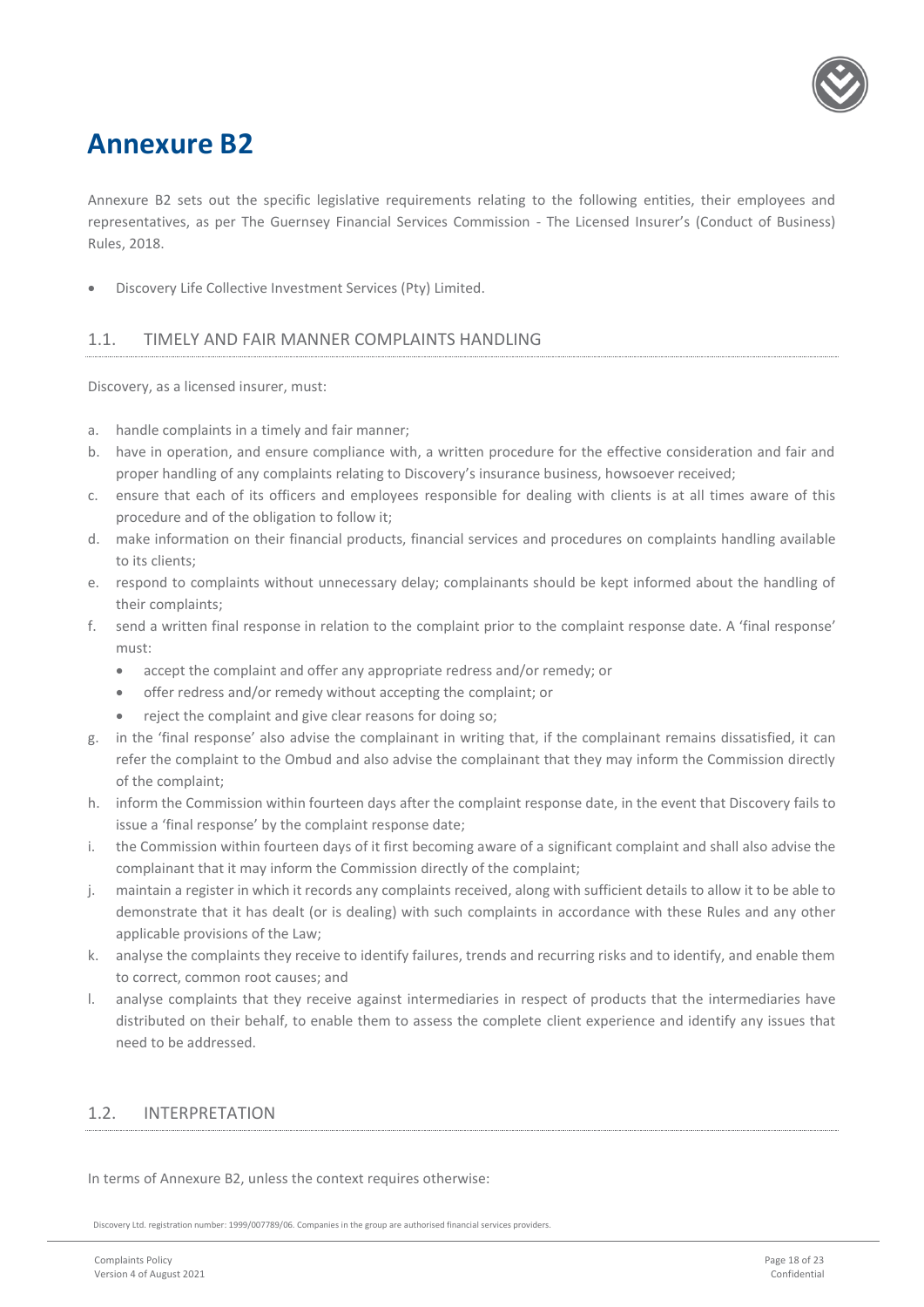

"C*omplaint Response Date*" means three months from the date which the complaint is first received by Discovery or first becomes aware of the complaint (whichever date is earlier).

"S*ignificant Complaint*" means a complaint alleging a breach of the Law, mala fides, malpractice or impropriety, or repetition or recurrence of a matter previously complained of (whether significant or otherwise).

Please refer to Annexure C for a list of Ombuds, Authorities and regulators that regulate specific entities within the Discovery Group.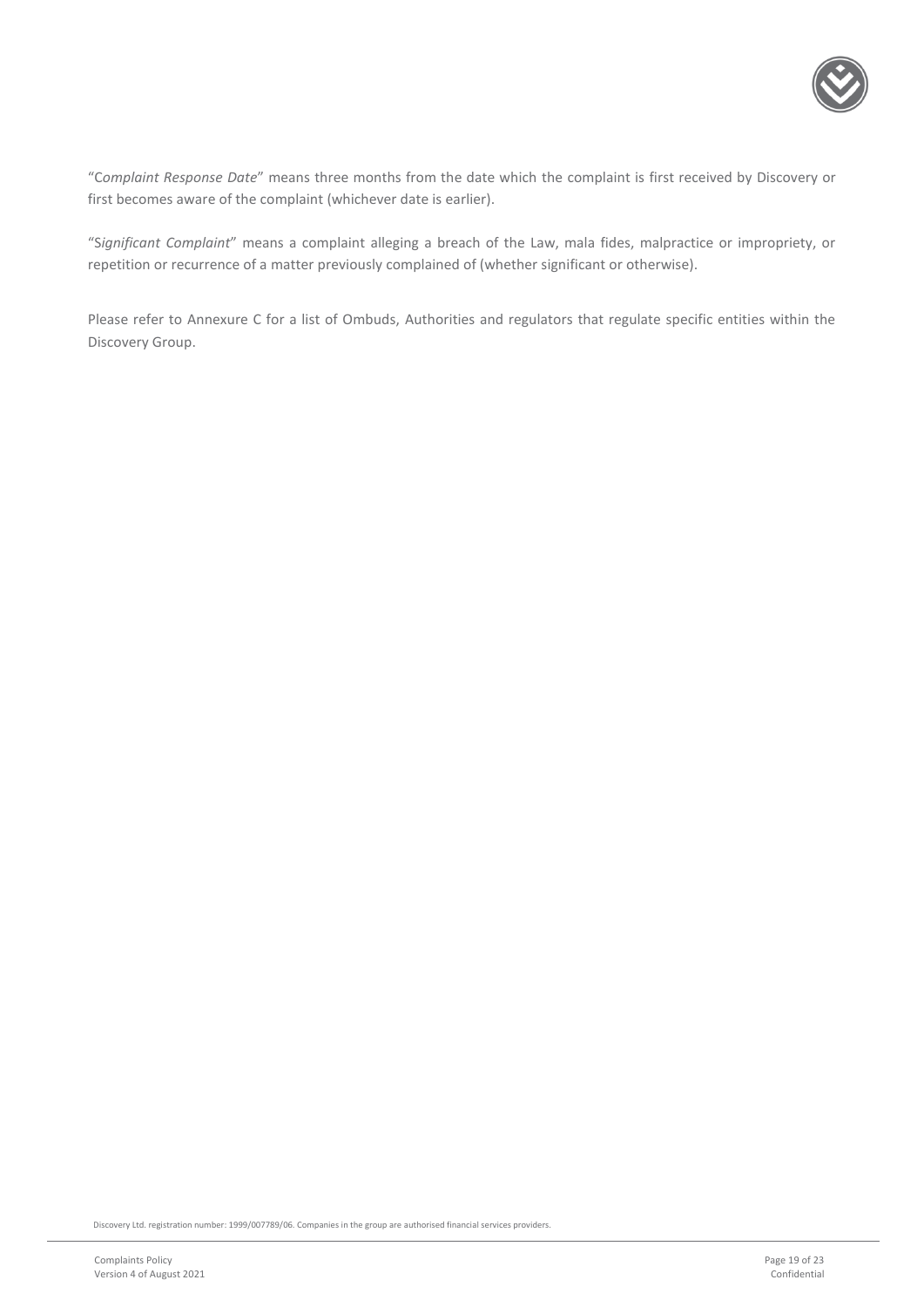

### <span id="page-19-0"></span>**Annexure B3**

Annexure B3 sets out the specific legislative requirements relating to the following entities, their employees and representatives as per the Consumer Protection Act, 2008:

• Vitality (Pty) Limited.

#### <span id="page-19-1"></span>1.1. PROTECTION OF CLIENT RIGHTS

If a client has exercised, asserted or sought to uphold any right set out in the Consumer Protection Act, 2008 or in an agreement or transaction with Discovery, Discovery must not, in response:

- a. discriminate directly or indirectly against that client, compared to Discovery's treatment of any other client who has not exercised, asserted or sought to uphold such a right;
- b. penalise the client;
- c. alter, or propose to alter, the terms or conditions of a transaction or agreement with the client, to the detriment of the client; or
- d. take any action to accelerate, enforce, suspend or terminate an agreement with the client.

#### <span id="page-19-2"></span>1.2. ENFORCEMENT OF RIGHTS BY CLIENT

A client may seek to enforce any right in terms of Consumer Protection Act, 2008 or in terms of a transaction or agreement, or otherwise resolve any dispute with Discovery, by:

- a. referring the matter directly to the Tribunal, if such a direct referral is permitted by Consumer Protection Act, 2008 in the case of the particular dispute; or
- b. referring the matter to the applicable Ombud with jurisdiction, if Discovery is subject to the jurisdiction of any such Ombud.

Please refer to Annexure C for a list of Ombuds, Authorities and regulators that regulate specific entities within the Discovery Group.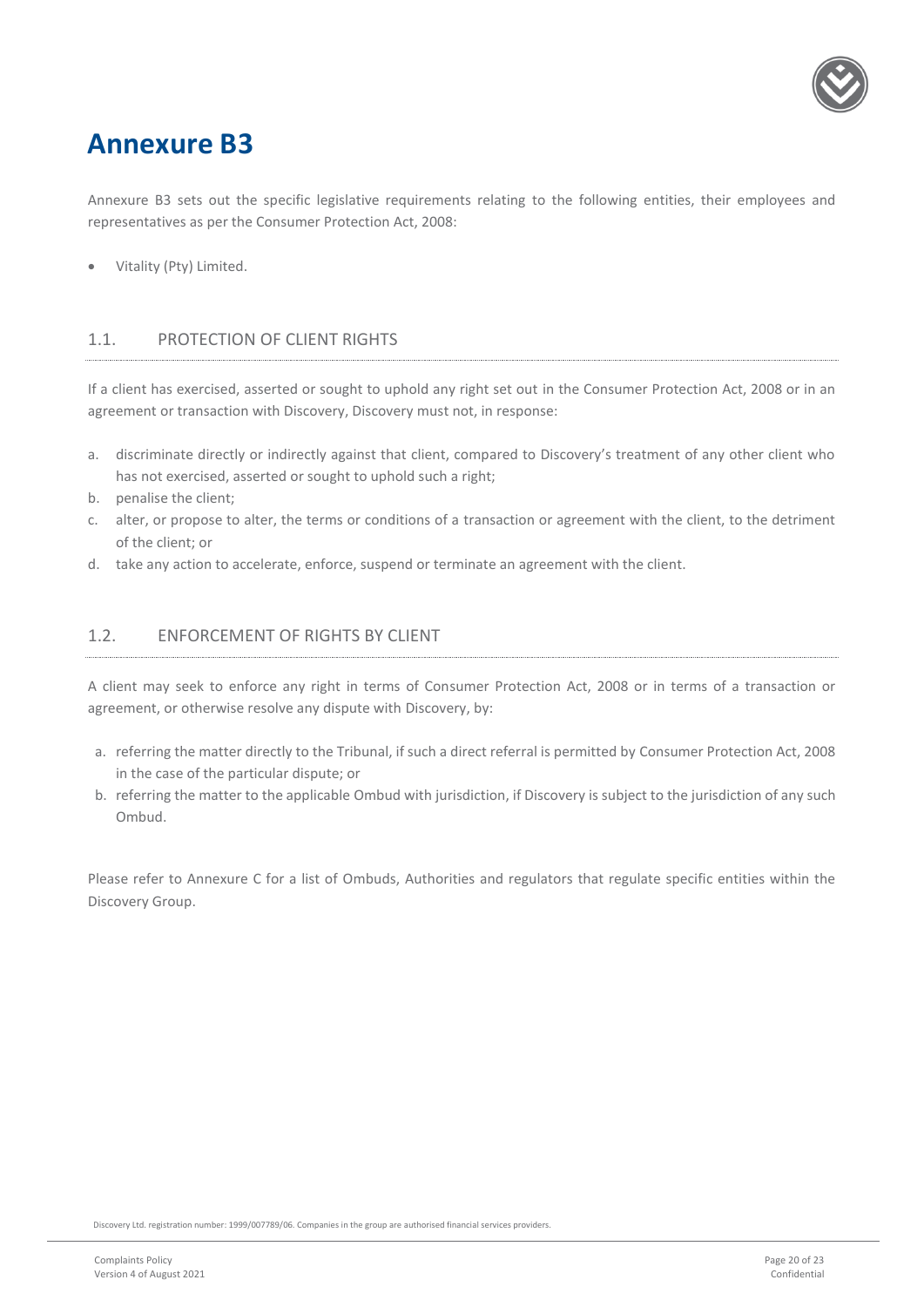

### <span id="page-20-0"></span>**Annexure C**

#### <span id="page-20-1"></span>1. OMBUDS AND AUTHORITIES

| <b>South Africa</b>                                        |                                                                                                                                                                                                                                                                                                     |  |  |  |
|------------------------------------------------------------|-----------------------------------------------------------------------------------------------------------------------------------------------------------------------------------------------------------------------------------------------------------------------------------------------------|--|--|--|
| <b>FAIS OMBUDSMAN</b>                                      | Tel: 012 762 5000<br>Email: info@faisombud.co.za<br>Website: www.faisombud.co.za<br>Physical Address: Kasteel Park Office Park, Orange Building, 2nd Floor, 546<br>Jochemus Street, Erasmus Kloof, Pretoria, 0048<br>Postal Address: PO Box 74571, Lynwood Ridge, 0040                              |  |  |  |
| <b>OMBUDSMAN FOR LONG TERM</b><br><b>INSURANCE</b>         | Tel: 021 657 5000<br>Toll free: 086 0103 236<br>Fax: 021 674 0951<br>Email: info@ombud.co.za<br>Website: http://www.ombud.co.za<br>Physical Address: Third Floor, Sunclare Building, 21 Dreyer Street, Claremont, Cape<br>Town, 7700<br>Postal Address: Private Bag X45, Claremont, Cape Town, 7735 |  |  |  |
| <b>OMBUDSMAN FOR SHORT TERM</b><br><b>INSURANCE (OSTI)</b> | Tel: 011 726-8900<br>Toll free: 0860 726 890<br>Fax: 011 726 5501<br>Email: info@osti.co.za<br>Website: www.osti.co.za<br>Physical Address: 1 Sturdee Avenue, 1st Floor, Block A, Rosebank, Johannesburg,<br>2196<br>Postal Address: PO Box 32334, Braamfontein, 2017                               |  |  |  |
| <b>CREDIT OMBUDSMAN</b>                                    | Tel: 0861 OMBUDS (0861 662 837)<br>SMS: "Help" to 44786<br>Fax: 086 674 7414<br>Email: ombud@creditombud.org.za<br>Website: http://www.creditombud.org.za<br>Physical Address: Fernridge Office Park, 5 Hunter Street, Ferndale, Randburg<br>Postal Address: P.O. Box 805, Pinegowrie, 2123         |  |  |  |
| <b>OMBUDSMAN FOR BANKING</b><br><b>SERVICES</b>            | Tel: 0860-800-900<br>Email: info@obssa.co.za<br>Website: https://www.obssa.co.za<br>Physical Address: 34 - 36 Fricker Road, Ground Floor,<br>34 Fricker Road, Illovo, Johannesburg                                                                                                                  |  |  |  |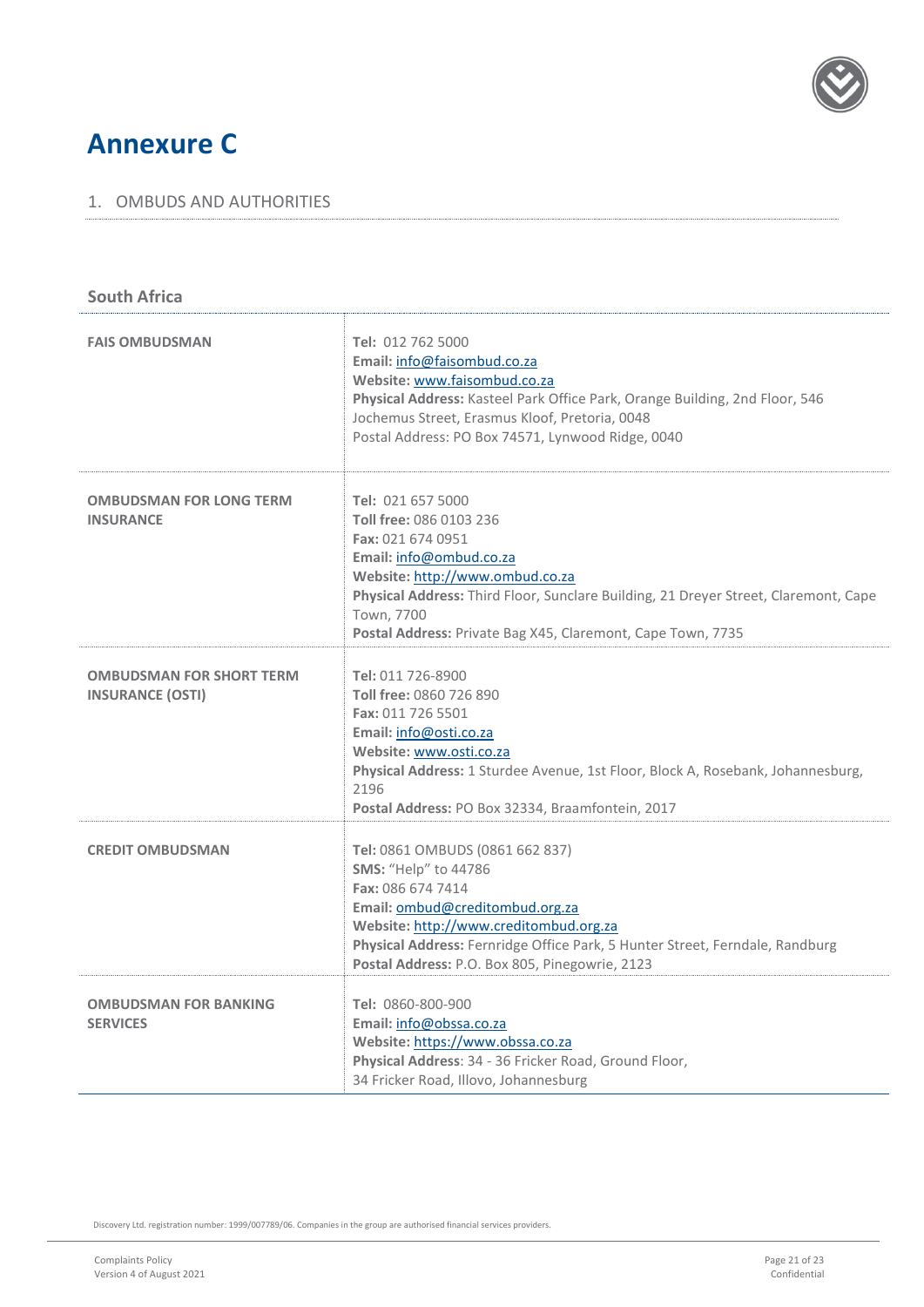

| <b>CONSUMER GOODS AND SERVICES</b><br><b>OMBUDSMAN (CGSO)</b> | Tel: 0860 000 272<br>Fax: 086 206 1999<br>Email: info@cgso.org.za<br>Website: http://www.cgso.org.za<br>Physical Address: 292 Surrey Avenue, Ferndale, Randburg<br>Postal Address: PO Box 3815, Randburg, 2125                                                                                                             |
|---------------------------------------------------------------|----------------------------------------------------------------------------------------------------------------------------------------------------------------------------------------------------------------------------------------------------------------------------------------------------------------------------|
| <b>NATIONAL CREDIT REGULATOR (NCR)</b>                        | Tel: 011 554 2600 or 0860 627 627<br>E-mail: complaints@ncr.org.za<br>Website: www.ncr.org.za<br>Physical Address: 127-15th Road, Randjespark, Midrand, Johannesburg, 1685<br>Postal Address: PO Box 209, Halfway House, 1685                                                                                              |
| <b>FINANCIAL SECTOR CONDUCT</b><br><b>AUTHORITY (FSCA)</b>    | Tel: 0800 20 3722<br>Switchboard: 012 428 8000<br>Fax: 012 346 6941<br>Email: info@fsca.co.za<br>Website: www.fsca.co.za<br>Physical Address: Riverwalk Office Park, Block B, 41 Matroosberg Road, (Corner<br>Garsfontein and Matroosberg Roads), Ashlea Gardens, Extension 6, Menlo Park,<br>Pretoria, South Africa, 0081 |
| <b>PRUDENTIAL AUTHORITY (PA)</b>                              | Switchboard:<br>012 313 3911<br>Email: PA-resbank.co.za/PrudentialAuthority<br>Website: www.fsb.co.za<br>Physical Address: South African Reserve Bank, 370 Helen Joseph Street, Pretoria,<br>0002<br>Postal Address: P.O. Box 8432, Pretoria, 0001                                                                         |
| <b>NATIONAL CONSUMER COMMISSION</b><br>(NCC)                  | Tel: 012 761 3200/3000/3400<br>Fax: 086 758 4990<br>E-mail: complaints@thencc.org.za<br>Website: www.thencc.gov.za                                                                                                                                                                                                         |
| <b>COUNCIL FOR MEDICAL SCHEMES</b><br>(CMS)                   | Tel: 0861 123 267<br>Fax: 086 673 2466<br>E-mail: complaints@medicalschemes.com<br>Website: www.medicalschemes.com<br>Physical address: Block A, Eco Glades 2 Office Park, 420 Witch - Hazel Avenue, Eco<br>Park, Centurion, 0157<br>Postal address: Private Bag X34, Hatfield, 0028                                       |
| <b>INFORMATION REGULATOR (SOUTH</b><br>AFRICA)                | E-mail PAIA: PAIAComplaints.IR@justice.co.za<br>E-mail POPIA: POPIAComplaints.IR@justice.co.za<br>Website: www.justice.gov.za<br>Physical address: JD House, 27 Stiemens Street, Braamfontein, Johannesburg,<br>2001                                                                                                       |

### **United Kingdom**